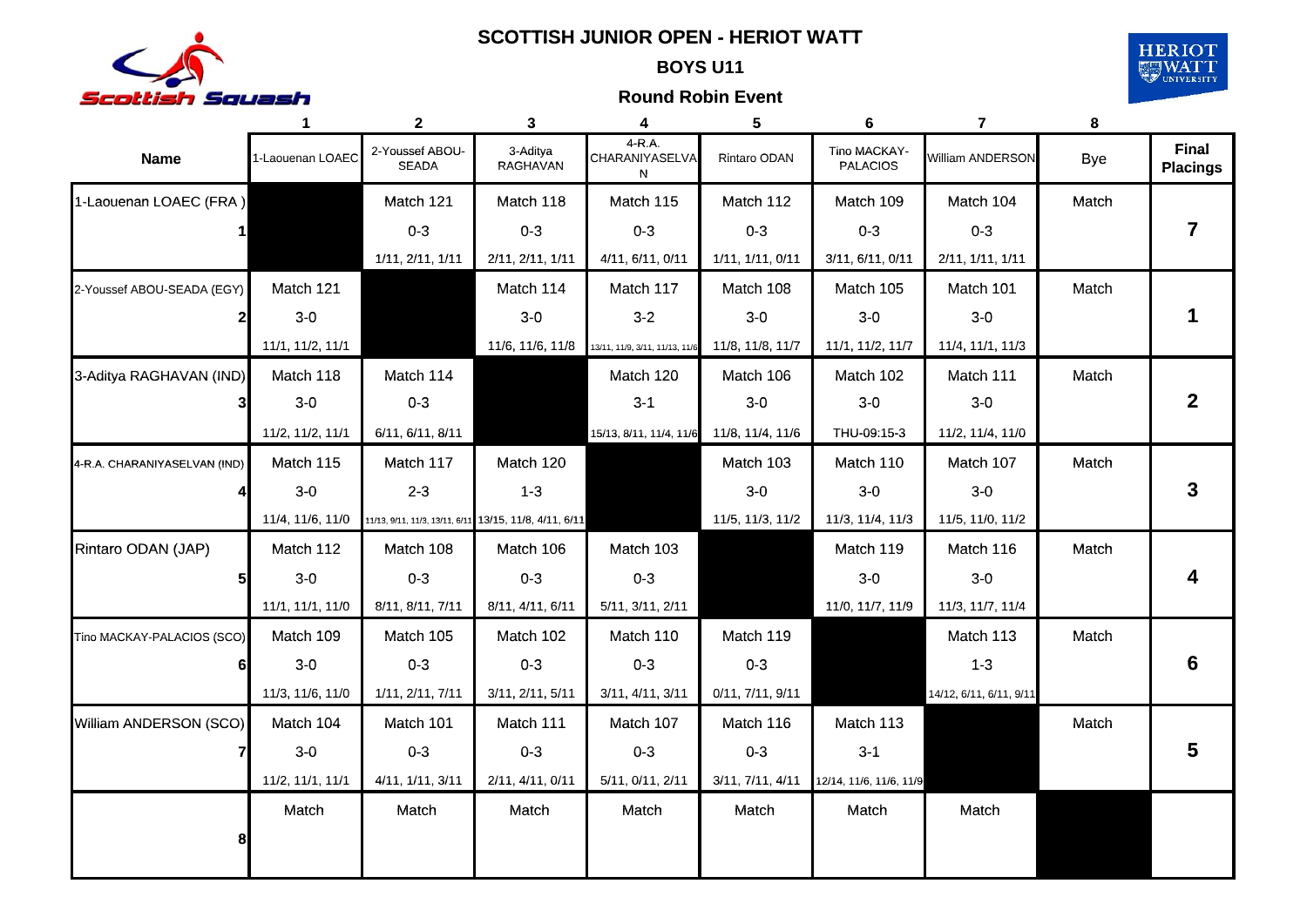

### **SCOTTISH JUNIOR OPEN - HERIOT WATT**

| 28-Dec-09                                                                                                                                   |                |          | 29-Dec-09                                      |          | 29-Dec-09                                   |          | 30-Dec-09                      |                | 30-Dec-09                                 |                |                                         |
|---------------------------------------------------------------------------------------------------------------------------------------------|----------------|----------|------------------------------------------------|----------|---------------------------------------------|----------|--------------------------------|----------------|-------------------------------------------|----------------|-----------------------------------------|
| Round 1<br>Position Name                                                                                                                    | Score          |          | Round 2<br>Name<br>Score                       |          | Round 3<br>Name<br>Score                    |          | Round 4<br>Name                | Score          | Round 5<br>Name                           |                | <b>Final Ranking</b><br>Score Rank Name |
| -Mohammad ALSARAJ (JOR)                                                                                                                     | $\mathbf{3}$   |          | 1-Mohammad ALSARAJ (JOR)<br>3                  |          | I-Mohammad ALSARAJ (JOR)<br>-3              |          | 1-Mohammad ALSARAJ (JOR)       | $\overline{2}$ | 6-Roshan KUMARKANNA (IND)                 | $\mathbf{3}$   | 16-Roshan KUMARKANNA (IND)              |
| Crt/Time                                                                                                                                    |                | Crt/Time | 11/6, 11/6, 11/2                               | Crt/Time | 11/3, 10/12, 12/10, 11/7                    | Crt/Time | 6/11, 7/11, 11/7, 11/7, 11/6   |                | Crt/Time<br>11/7, 9/11, 11/13, 11/8, 11/5 |                | Final                                   |
| 32 Bye                                                                                                                                      | $\Omega$       |          | 16 Ethan SHOIHET (CAN)                         |          | 8 8-Essa MOHAMMED (KUW)                     |          | 4 6-Roshan KUMARKANNA (IND)    | $\mathbf{3}$   | 24-Sandeep RAMACHANDRAN (IND)             | $\overline{2}$ | 24-Sandeep RAMACHANDRAN (IND)           |
| 22-Dmytro POGREBNYAK (UKR)                                                                                                                  | $\mathbf{3}$   |          | 22-Dmytro POGREBNYAK (UKR)<br>$\Omega$         |          | 2 Carter ROBITAILLE (CAN)<br>3              |          | 2 Carter ROBITAILLE (CAN)      | $\overline{2}$ | 3 Carter ROBITAILLE (CAN)                 |                | 3 1-Mohammad ALSARAJ (JOR)              |
| Crt/Time                                                                                                                                    |                | Crt/Time | 12/10, 11/5, 12/10                             | Crt/Time | 9/11, 11/5, 11/3, 11/3                      | Crt/Time | 11/6, 9/11, 11/8, 5/11, 12/10  |                | Crt/Time<br>9/11, 14/12, 11/6, 11/1       |                |                                         |
| 31 Bye                                                                                                                                      | $\overline{0}$ |          | 15 Carter ROBITAILLE (CAN)<br>$\mathbf{3}$     |          | 7 7-Soloman RAVI (IND)                      |          | 34-Sandeep RAMACHANDRAN (IND)  | $\mathbf{3}$   | 4 1-Mohammad ALSARAJ (JOR)                | $\mathbf{3}$   | 4 Carter ROBITAILLE (CAN)               |
| 4-Sandeep RAMACHANDRAN (IND)                                                                                                                | $\mathbf{3}$   |          | 4-Sandeep RAMACHANDRAN (IND)<br>$\mathbf{3}$   |          | 34-Sandeep RAMACHANDRAN (IND)<br>3          |          | 53-Tess JUTTE (NED)            | $\overline{0}$ | 58-Essa MOHAMMED (KUW)                    | $\overline{0}$ | 5 5-Clifford FOO QI JING (MAS)          |
| Crt/Time                                                                                                                                    |                | Crt/Time | 11/8, 11/1, 11/3                               | Crt/Time | 11/8, 11/5, 9/11, 11/7                      | Crt/Time | 12/10, 11/7, 11/8              |                | Crt/Time<br>11/9, 11/4, 11/5              |                |                                         |
| 30 Bye                                                                                                                                      | $\Omega$       |          | 14 Ali ALQALLAF (KUW)<br>$\Omega$              |          | 6 5-Clifford FOO QI JING (MAS)              |          | 8 8-Essa MOHAMMED (KUW)        | $\overline{3}$ | 6 5-Clifford FOO QI JING (MAS)            | $\mathbf{3}$   | 6 8-Essa MOHAMMED (KUW)                 |
| 3-Tess JUTTE (NED)                                                                                                                          | 3              |          | 3-Tess JUTTE (NED)<br>3                        |          | 3-Tess JUTTE (NED)                          |          | 6 5-Clifford FOO QI JING (MAS) | $\mathbf{3}$   | 77-Soloman RAVI (IND)                     | $\mathbf{3}$   | 77-Soloman RAVI (IND)                   |
| Crt/Time                                                                                                                                    |                | Crt/Time | 11/7, 11/4, 11/8                               | Crt/Time | 11/6, 11/1, 11/1                            | Crt/Time | 8/11, 11/6, 7/11, 11/1, 11/2   |                | Crt/Time<br>11/8, 12/10, 5/11, 11/6       |                |                                         |
| 29 Bye                                                                                                                                      | $\overline{0}$ |          | 13 James LITTLE (ENG)<br>$\Omega$              |          | 5 6-Roshan KUMARKANNA (IND)<br>3            |          | 7 7-Soloman RAVI (IND)         | $\overline{2}$ | 83-Tess JUTTE (NED)                       |                | 83-Tess JUTTE (NED)                     |
| 6-Roshan KUMARKANNA (IND)                                                                                                                   | $\mathbf{3}$   |          | 5 6-Roshan KUMARKANNA (IND)<br>$\mathbf{3}$    |          | 9 Harry ANDERSON (SCO)<br>$\Omega$          |          | 9 Ethan SHOIHET (CAN)          | $\mathbf{3}$   | 9 Ethan SHOIHET (CAN)                     | $\mathbf{3}$   | 9 Ethan SHOIHET (CAN)                   |
| Crt/Time                                                                                                                                    |                | Crt/Time | 11/1, 11/4, 11/3                               | Crt/Time | 11/2, 11/1, 11/1                            | Crt/Time | 11/7, 11/5, 11/4               |                | Crt/Time<br>11/9, 11/4, 11/4              |                |                                         |
| 28 Bye                                                                                                                                      | $\overline{0}$ |          | 12 Mohammed HUSAIN (KUW)<br>$\Omega$           |          | 16 Ethan SHOIHET (CAN)<br>3                 |          | 12 Mohammed HUSAIN (KUW)       | $\mathbf 0$    | 10 2-Dmytro POGREBNYAK (UKR)              | $\mathbf 0$    | 10 2-Dmytro POGREBNYAK (UKR)            |
| 6 5-Clifford FOO QI JING (MAS)                                                                                                              | $\mathbf{3}$   |          | 6 5-Clifford FOO QI JING (MAS)<br>$\mathbf{3}$ |          | 10 Ryan WILSON (ENG)<br>2                   |          | 10 2-Dmytro POGREBNYAK (UKR)   | $\mathbf{3}$   | 11 Stephen QUIGLEY (IRL)                  | $\overline{3}$ | 11 Stephen QUIGLEY (IRL)                |
| Crt/Time                                                                                                                                    |                | Crt/Time | 13/11, 11/7, 11/6                              | Crt/Time | 11/6, 16/14, 8/11, 9/11, 11/9               | Crt/Time | 8/11, 7/11, 11/6, 13/11, 11/7  |                | Crt/Time<br>11/13, 11/7, 11/7, 5/11, 11/8 |                |                                         |
| 27 Bye                                                                                                                                      | $\overline{0}$ |          | Stephen QUIGLEY (IRL)<br>$\Omega$              |          | 15 2-Dmytro POGREBNYAK (UKR)<br>3           |          | 11 Stephen QUIGLEY (IRL)       | 2              | 12 Mohammed HUSAIN (KUW)                  | $\overline{2}$ | 12 Mohammed HUSAIN (KUW)                |
| 77-Soloman RAVI (IND)                                                                                                                       | 3 <sup>1</sup> |          | 7-Soloman RAVI (IND)<br>3                      |          | 11 Stephen QUIGLEY (IRL)<br>3               |          | 13 James LITTLE (ENG)          | $\mathbf{3}$   | 13 James LITTLE (ENG)                     | $\Omega$       | 13 Ryan WILSON (ENG)                    |
| Crt/Time                                                                                                                                    |                | Crt/Time | 10/12, 11/8, 11/2, 11/7                        | Crt/Time | 11/6, 11/4, 11/5                            | Crt/Time | 11/4, 11/2, 11/5               |                | Crt/Time<br>11/8, 14/12, 11/4             |                |                                         |
| 26 Bye                                                                                                                                      | $\overline{0}$ |          | 10 Ryan WILSON (ENG)                           |          | 14 Ali ALQALLAF (KUW)<br>$\Omega$           |          | 16 Harry ANDERSON (SCO)        | $\overline{0}$ | 14 Ryan WILSON (ENG)                      | 3              | 14 James LITTLE (ENG)                   |
| 88-Essa MOHAMMED (KUW)                                                                                                                      | $\mathbf{3}$   |          | 8 8-Essa MOHAMMED (KUW)<br>$\mathbf{3}$        |          | 12 Mohammed HUSAIN (KUW)<br>$\mathbf{3}$    |          | 14 Ali ALQALLAF (KUW)          | $\overline{0}$ | 15 Ali ALQALLAF (KUW)                     | $\mathbf{3}$   | 15 Ali ALQALLAF (KUW)                   |
| Crt/Time                                                                                                                                    |                | Crt/Time | 11/4, 13/11, 11/6                              | Crt/Time | 8/11, 11/7, 12/10, 11/8                     | Crt/Time | 11/4, 14/12, 11/6              |                | Crt/Time<br>11/8, 11/3, 4/11, 11/3        |                |                                         |
| 25 Bye                                                                                                                                      | $\overline{0}$ |          | 9 Harry ANDERSON (SCO)<br>$\Omega$             |          | 13 James LITTLE (ENG)                       |          | 15 Ryan WILSON (ENG)           | $\mathbf{3}$   | 16 Harry ANDERSON (SCO)                   |                | 16 Harry ANDERSON (SCO)                 |
| Harry ANDERSON (SCO)                                                                                                                        | $\mathbf{3}$   |          | 17 Cheraag BAJWA (USA)<br>$\mathbf{3}$         |          | 17 Cheraag BAJWA (USA)<br>$\mathbf{3}$      |          | 17 Cheraag BAJWA (USA)         | $\mathbf{3}$   | 17 Cheraag BAJWA (USA)                    | $\mathbf{3}$   | 17 Cheraag BAJWA (USA)                  |
| Crt/Time                                                                                                                                    |                | Crt/Time |                                                | Crt/Time | 11/6, 11/2, 11/0 (Ret)                      | Crt/Time | 11/0, 11/0, 11/0 (For)         |                | Crt/Time<br>11/4, 11/6, 11/7              |                |                                         |
| 24 Bye                                                                                                                                      | $\overline{0}$ |          | 22 Bye                                         |          | 21 Andrew ROBERTS (SCO)<br>$\Omega$         |          | 20 Youssef ABOU SEADA (EGY)    | $\overline{0}$ | 18 Ahmed ABOU SEADA (EGY)                 | $\overline{0}$ | 18 Ahmed ABOU SEADA (EGY)               |
| 10 Ryan WILSON (ENG)                                                                                                                        | $\mathbf{3}$   |          | 18 Ahmed ABOU SEADA (EGY)<br>$\mathbf{3}$      |          | 18 Ahmed ABOU SEADA (EGY)<br>3              |          | 18 Ahmed ABOU SEADA (EGY)      | $\mathbf{3}$   | 19 Richard HOLLINS (SCO)                  | $\mathbf{3}$   | 19 Richard HOLLINS (SCO)                |
| Crt/Time                                                                                                                                    |                | Crt/Time | 11/0, 11/0, 11/0 (For)                         | Crt/Time | 6/11, 11/8, 11/6, 11/3                      | Crt/Time |                                |                | Crt/Time<br>11/0, 11/0, 11/0 (For)        |                |                                         |
| 23 Bye                                                                                                                                      | $\overline{0}$ |          | 20 Youssef ABOU SEADA (EGY)<br>$\Omega$        |          | 19 Richard HOLLINS (SCO)                    |          | 22 Bye                         | $\overline{0}$ | 20 Youssef ABOU SEADA (EGY)               | $\overline{0}$ | 20 Youssef ABOU SEADA (EGY)             |
| 11 Stephen QUIGLEY (IRL)                                                                                                                    | $\mathbf{3}$   |          | 19 Richard HOLLINS (SCO)<br>$\mathbf{3}$       |          | 20 Youssef ABOU SEADA (EGY)<br>$\mathbf{3}$ |          | 19 Richard HOLLINS (SCO)       | $\mathbf{3}$   | 21 Andrew ROBERTS (SCO)                   | $\mathbf{3}$   | 21 Andrew ROBERTS (SCO)                 |
| Crt/Time                                                                                                                                    |                | Crt/Time | 11/13, 11/8, 12/10, 3/11, 11/8                 | Crt/Time |                                             | Crt/Time | 11/0, 11/0, 11/0 (Ret)         |                | Crt/Time                                  |                |                                         |
| 22 Bye                                                                                                                                      | $\overline{0}$ |          | 21 Andrew ROBERTS (SCO)<br>$\overline{2}$      |          | 22 Bye<br>$\Omega$                          |          | 21 Andrew ROBERTS (SCO)        | $\mathbf 0$    | 22 Bye                                    | $\overline{0}$ | 22 Bye                                  |
| 12 Andrew ROBERTS (SCO)                                                                                                                     | $\Omega$       |          | 23 Bye<br>$\mathbf{3}$                         |          | 23 Bye<br>$\mathbf{3}$                      |          | 23 Bye                         | $\mathbf{3}$   | 23 Bye                                    | $\mathbf{3}$   | 23 Bye                                  |
| Crt/Time<br>11/4, 11/6, 11/9                                                                                                                |                | Crt/Time |                                                | Crt/Time |                                             | Crt/Time |                                |                | Crt/Time                                  |                |                                         |
| 21 Mohammed HUSAIN (KUW)                                                                                                                    | $3^{\circ}$    |          | 24 Bye                                         |          | 24 Bye<br>$\Omega$                          |          | 24 Bye                         | $\mathbf 0$    | 24 Bye                                    | $\mathbf 0$    | 24 Bye                                  |
| 13 Youssef ABOU SEADA (EGY)                                                                                                                 | $\overline{0}$ |          | 25 Bye<br>$\mathbf{3}$                         |          | 25 Bye<br>$\mathbf{3}$                      |          | 25 Bye                         | $\mathbf{3}$   | 25 Bye                                    | $\mathbf{3}$   | 25 Bye                                  |
| Crt/Time<br>11/0, 11/0, 11/0 (For)                                                                                                          |                | Crt/Time |                                                | Crt/Time |                                             | Crt/Time |                                |                | Crt/Time                                  |                |                                         |
| 20 James LITTLE (ENG)                                                                                                                       | $\mathbf{3}$   |          | 26 Bye<br>0                                    |          | 26 Bye<br>$\Omega$                          |          | 26 Bye                         | $\overline{0}$ | 26 Bye                                    | $\mathbf 0$    | 26 Bye                                  |
| 14 Richard HOLLINS (SCO)                                                                                                                    |                |          | 27 Bye<br>$\mathbf{3}$                         |          | 27 Bye<br>$\mathbf{3}$                      |          | 27 Bye                         | $\mathbf{3}$   | 27 Bye                                    | 3              | 27 Bye                                  |
| Crt/Time<br>9/11, 11/6, 11/4, 11/7                                                                                                          |                | Crt/Time |                                                | Crt/Time |                                             | Crt/Time |                                |                | Crt/Time                                  |                |                                         |
| 19 Ali ALQALLAF (KUW)                                                                                                                       | $\mathbf{3}$   |          | 28 Bye                                         |          | 28 Bye                                      |          | 28 Bye                         | $\overline{0}$ | 28 Bye                                    | $\mathbf 0$    | 28 Bye                                  |
| 15 Ahmed ABOU SEADA (EGY)                                                                                                                   | $\Omega$       |          | 29 Bye<br>3                                    |          | 29 Bye<br>3                                 |          | 29 Bye                         | $\mathbf{3}$   | 29 Bye                                    | 3              | 29 Bye                                  |
| Crt/Time<br>11/4, 11/5, 11/2                                                                                                                |                | Crt/Time |                                                | Crt/Time |                                             | Crt/Time |                                |                | Crt/Time                                  |                |                                         |
| 18 Carter ROBITAILLE (CAN)                                                                                                                  | $\mathbf{3}$   |          | 30 Bye<br>0                                    |          | 30 Bye<br>$\Omega$                          |          | 30 Bye                         | $\overline{0}$ | 30 Bye                                    | $\mathbf 0$    | 30 Bye                                  |
| 16 Ethan SHOIHET (CAN)                                                                                                                      | 3 <sup>1</sup> |          | 31 Bye<br>$\mathbf{3}$                         |          | 31 Bye<br>$\mathbf{3}$                      |          | 31 Bye                         | $\mathbf{3}$   | 31 Bye                                    | 3              | 31 Bye                                  |
| Crt/Time<br>11/5, 11/1, 11/8                                                                                                                |                | Crt/Time |                                                | Crt/Time |                                             | Crt/Time |                                |                | Crt/Time                                  |                |                                         |
| 17 Cheraag BAJWA (USA)<br>$(1)$ $(1)$ $(5)$ $(6)$ $(1)$ $(1)$ $(2)$ $(5)$ $(1)$ $(5)$ $(6)$ $(1)$ $(1)$ $(1)$ $(1)$ $(1)$ $(5)$ $(5)$ $(6)$ | $\overline{0}$ |          | 32 Bye                                         |          | 32 Bye<br>$\Omega$                          |          | 32 Bye                         | $\overline{0}$ | 32 Bye                                    | $\mathbf{0}$   | 32 Bye                                  |

THE WINNER OF EACH MATCH TAKES THE LOWEST NUMBER TO THE NEXT ROUND - THE LOSER TAKES THE HIGHER NUMBER.

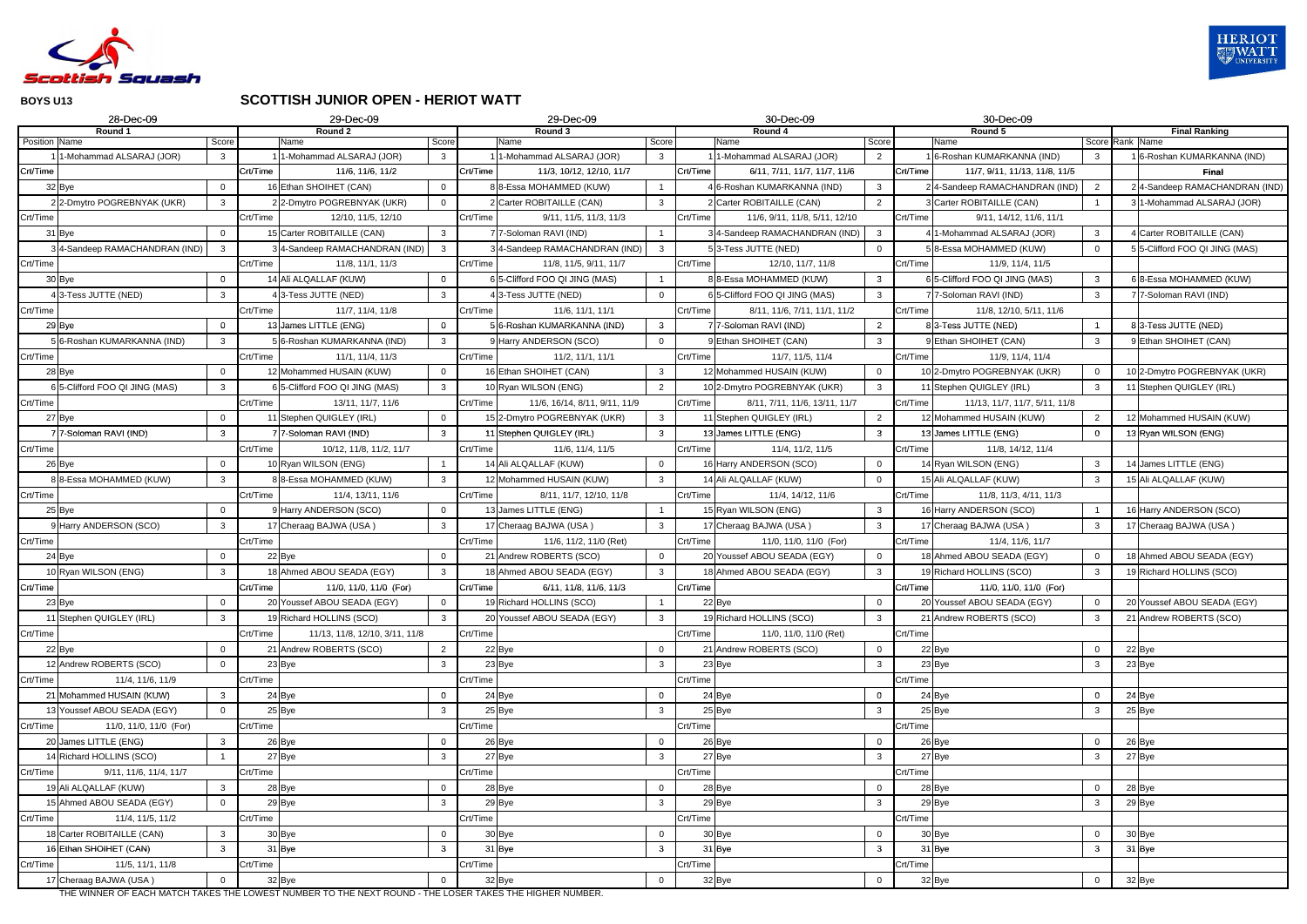

#### **SCOTTISH JUNIOR OPEN - HERIOT WATT**

|               | 28-Dec-09                                                           |                |          | 29-Dec-09                                  |          | 29-Dec-09                                                                       |                | 30-Dec-09                                   |                | 30-Dec-09                                |                |                                          |
|---------------|---------------------------------------------------------------------|----------------|----------|--------------------------------------------|----------|---------------------------------------------------------------------------------|----------------|---------------------------------------------|----------------|------------------------------------------|----------------|------------------------------------------|
|               | Round 1                                                             |                |          | Round 2                                    |          | Round 3                                                                         |                | Round 4                                     |                | Round 5                                  |                | <b>Final Ranking</b>                     |
| Position Name | 1-Ahmad ALSARAJ (JOR)                                               | Score          |          | Name<br>Score<br>1-Ahmad ALSARAJ (JOR)     |          | Name<br>1-Ahmad ALSARAJ (JOR)                                                   | Score<br>3     | Name                                        | Score          | Name<br>1-Ahmad ALSARAJ (JOR)            |                | Score Rank Name<br>1-Ahmad ALSARAJ (JOR) |
|               |                                                                     | 3              |          | $\mathbf{3}$                               |          |                                                                                 |                | 11-Ahmad ALSARAJ (JOR)                      | $\mathbf{3}$   |                                          | $\mathbf{3}$   |                                          |
| Crt/Time      |                                                                     |                | Crt/Time | 11/6, 11/2, 11/5                           | Crt/Time | 11/9, 11/3, 11/8                                                                |                | Crt/Time<br>11/6, 11/7, 11/0                |                | Crt/Time<br>8/11, 11/5, 8/11, 11/5, 11/8 |                | <b>Final</b>                             |
|               | 32 Bye                                                              |                |          | 16 Jason LANG (SCO)                        |          | 8 8-Ali KARAM (KUW)                                                             |                | 4 Michael THOMPSON (CAN)                    | $\mathbf 0$    | 2 2-Dylan MURRAY (USA)                   | $\overline{2}$ | 2 2-Dylan MURRAY (USA)                   |
|               | 2 2-Dylan MURRAY (USA)                                              | $\mathbf{3}$   |          | 2 2-Dylan MURRAY (USA)<br>3                |          | 2 2-Dylan MURRAY (USA)                                                          | 3              | 22-Dylan MURRAY (USA)                       | $\mathbf{3}$   | 37-Tomotaka ENDO (JPN)                   | 2              | 3 Michael THOMPSON (CAN)                 |
| Crt/Time      |                                                                     |                | Crt/Time | 11/0, 11/7, 11/3                           | Crt/Time | 11/7, 11/2, 11/5                                                                |                | Crt/Time<br>11/3, 12/14, 14/12, 10/12, 11/3 |                | Crt/Time<br>9/11, 11/7, 11/7, 9/11, 11/6 |                |                                          |
|               | 31 Bye                                                              | $\Omega$       |          | 15 Naoki HAYASHI (JPN)<br>$\Omega$         |          | 7 Hayes MURPHY (USA)                                                            | $\Omega$       | 3 7-Tomotaka ENDO (JPN)                     | 2              | 4 Michael THOMPSON (CAN)                 | $\mathbf{3}$   | 4 7-Tomotaka ENDO (JPN)                  |
|               | 33-Kush KUMAR (IND)                                                 | $\mathbf{3}$   |          | 33-Kush KUMAR (IND)<br>3                   |          | 3 3-Kush KUMAR (IND)                                                            | $\overline{2}$ | 54-Eissa ASHKANANI (KUW)                    | $\overline{0}$ | 5 8-Ali KARAM (KUW)                      | $\overline{0}$ | 53-Kush KUMAR (IND)                      |
| Crt/Time      |                                                                     |                | Crt/Time | 11/2, 11/5, 11/7                           | Crt/Time | 12/10, 9/11, 9/11, 11/6, 13/11                                                  |                | Crt/Time<br>11/3, 11/7, 11/9                |                | Crt/Time<br>12/10, 11/5, 11/4            |                |                                          |
|               | 30 Bye                                                              | $\Omega$       |          | 14 Andrew GRAYDON (SCO)*<br>$\Omega$       |          | 6 7-Tomotaka ENDO (JPN)                                                         | 3              | 8 8-Ali KARAM (KUW)                         | $\mathbf{3}$   | 63-Kush KUMAR (IND)                      | $\mathbf{3}$   | 6 8-Ali KARAM (KUW)                      |
|               | 44-Eissa ASHKANANI (KUW)                                            | $\mathbf{3}$   |          | 4 4-Eissa ASHKANANI (KUW)<br>$\mathbf{3}$  |          | 4 4-Eissa ASHKANANI (KUW)                                                       | $\Omega$       | 6 3-Kush KUMAR (IND)                        | $\mathbf{3}$   | Hayes MURPHY (USA)                       | $\mathbf{3}$   | 7 Hayes MURPHY (USA)                     |
| Crt/Time      |                                                                     |                | Crt/Time | 11/4, 11/9, 11/3                           | Crt/Time | 11/4, 11/5, 11/3                                                                |                | 11/3, 5/11, 11/5, 11/5<br>Crt/Time          |                | Crt/Time<br>11/5, 11/4, 11/6             |                |                                          |
|               | 29 Bye                                                              | $\mathbf 0$    |          | 13 Michael JENKINS (SCO)*<br>$\mathbf 0$   |          | 5 Michael THOMPSON (CAN)                                                        | 3              | 7 Hayes MURPHY (USA)                        |                | 8 4-Eissa ASHKANANI (KUW)                | $\mathbf 0$    | 8 4-Eissa ASHKANANI (KUW)                |
|               | 55-Rory STEWART (SCO)                                               | 3              |          | 5 5-Rory STEWART (SCO)                     |          | 9 James WILSON (SCO)                                                            | 3              | 9 James WILSON (SCO)                        |                | 95-Rory STEWART (SCO)                    | $\overline{0}$ | 96-Karim NABIL (EGY)                     |
| Crt/Time      |                                                                     |                | Crt/Time | 11/4, 11/7, 11/1                           | Crt/Time | 11/7, 5/11, 11/9, 11/6                                                          |                | Crt/Time<br>12/14, 11/6, 11/9, 11/7         |                | Crt/Time<br>11/0, 11/5, 11/6             |                |                                          |
|               | 28 Bye                                                              | $\Omega$       |          | 12 Michael THOMPSON (CAN)<br>3             |          | 16 Jason LANG (SCO)                                                             |                | 12 5-Rory STEWART (SCO)                     | $\mathbf{3}$   | 10 6-Karim NABIL (EGY)                   | $\mathbf{3}$   | 10 5-Rory STEWART (SCO)                  |
|               | 67-Tomotaka ENDO (JPN)                                              | $\mathbf{3}$   |          | 67-Tomotaka ENDO (JPN)<br>$\mathbf{3}$     |          | 106-Karim NABIL (EGY)                                                           | 3              | 10 6-Karim NABIL (EGY)                      | $\mathbf{3}$   | 11 Ben MAZZUCCO (SCO)*                   | $\overline{0}$ | 11 James WILSON (SCO)                    |
| Crt/Time      |                                                                     |                | Crt/Time | 11/1, 11/2, 11/8                           | Crt/Time | 13/11, 11/9, 11/4                                                               |                | Crt/Time<br>11/2, 11/4, 11/5                |                | Crt/Time<br>11/2, 11/7, 11/8             |                |                                          |
|               | 27 Bye                                                              | 0              |          | 11 Ben MAZZUCCO (SCO)*                     |          | 15 Naoki HAYASHI (JPN)                                                          | $\mathbf 0$    | 11 Ben MAZZUCCO (SCO)*                      | $\overline{0}$ | 12 James WILSON (SCO)                    | $\mathbf{3}$   | 12 Ben MAZZUCCO (SCO)*                   |
|               | 76-Karim NABIL (EGY)                                                | $\mathbf{3}$   |          | 7 6-Karim NABIL (EGY)                      |          | 11 Ben MAZZUCCO (SCO)*                                                          | $\mathbf{3}$   | 13 Michael JENKINS (SCO)*                   | $\mathbf 0$    | 13 Jason LANG (SCO)                      | $\mathbf{0}$   | 13 Naoki HAYASHI (JPN)                   |
| Crt/Time      |                                                                     |                | Crt/Time | 6/11, 11/6, 11/9, 11/9                     | Crt/Time | 11/0, 11/0, 11/0 (Ret)                                                          |                | Crt/Time<br>11/6, 11/4, 11/9                |                | Crt/Time<br>11/4, 11/8, 11/4             |                |                                          |
|               | 26 Bye                                                              | $\mathbf{0}$   |          | 10 Hayes MURPHY (USA)                      |          | 14 Andrew GRAYDON (SCO)*                                                        | $\mathbf 0$    | 16 Jason LANG (SCO)                         | $\mathbf{3}$   | 14 Naoki HAYASHI (JPN)                   | $\mathbf{3}$   | 14 Jason LANG (SCO)                      |
|               | 8 8-Ali KARAM (KUW)                                                 | $\mathbf{3}$   |          | 8 8-Ali KARAM (KUW)<br>$\mathbf{3}$        |          | 12 5-Rory STEWART (SCO)                                                         | 3              | 14 Andrew GRAYDON (SCO)*                    | $\overline{0}$ | 15 Andrew GRAYDON (SCO)*                 | $\overline{0}$ | 15 Michael JENKINS (SCO)*                |
| Crt/Time      |                                                                     |                | Crt/Time | 11/4, 11/7, 11/4                           | Crt/Time | 11/7, 11/3, 11/5                                                                |                | Crt/Time<br>11/0, 11/0, 11/0 (Ret)          |                | Crt/Time<br>11/0, 11/0, 11/0 (Ret)       |                |                                          |
|               | 25 Bye                                                              | 0              |          | 9 James WILSON (SCO)                       |          | 13 Michael JENKINS (SCO)*                                                       | $\mathbf 0$    | 15 Naoki HAYASHI (JPN)                      | $\mathbf{3}$   | 16 Michael JENKINS (SCO)*                | $\mathbf{3}$   | 16 Andrew GRAYDON (SCO)*                 |
|               | 9 James WILSON (SCO)                                                | 3              |          | 17 Adrian DE KIEWIET (ENG)                 |          | 17 Gary BEALES (SCO)                                                            |                | 17 Gary BEALES (SCO)                        |                | 17 Douglas MCMILLAN (SCO)*               | $\overline{0}$ | 17 Ahmad ALTAWARI (KUW)                  |
| Crt/Time      | 8/11, 11/7, 10/12, 11/8, 11/0 (For)                                 |                | Crt/Time | 11/3, 11/7, 11/7                           | Crt/Time | 11/3, 11/7, 11/8                                                                |                | Crt/Time<br>9/11, 11/6, 11/8, 13/11         |                | Crt/Time<br>11/0, 11/0, 1/0 (For)        |                |                                          |
|               | 24 Ahmad ALTAWARI (KUW)                                             | $\overline{2}$ |          | 23 Gary BEALES (SCO)<br>3                  |          | 24 Samuel MCCARROLL (NZL)                                                       | $\mathbf 0$    | 20 Douglas MCMILLAN (SCO)*                  | $\mathbf{3}$   | 18 Ahmad ALTAWARI (KUW)                  | $\mathbf{3}$   | 18 Douglas MCMILLAN (SCO)*               |
|               | 10 Gary BEALES (SCO)                                                | $\overline{0}$ |          | 18 Samuel MCCARROLL (NZL)                  |          | 18 Ahmad ALTAWARI (KUW)                                                         | 3              | 18 Ahmad ALTAWARI (KUW)                     | $\mathbf{3}$   | 19 Fergus RICHARDS (SCO)                 | $\mathbf{3}$   | 19 Fergus RICHARDS (SCO)                 |
| Crt/Time      | 11/2, 11/2, 11/4                                                    |                | Crt/Time | 9/11, 11/8, 11/6, 11/5                     | Crt/Time | 11/0. 11/0. 11/0                                                                |                | Crt/Time<br>13/11, 10/12, 9/11, 11/7, 13/11 |                | Crt/Time<br>12/10, 11/5, 14/12           |                |                                          |
|               | 23 Hayes MURPHY (USA)                                               | $\mathbf{3}$   |          | 24 Ahmad ALTAWARI (KUW)<br>$\mathbf{3}$    |          | 23 Adrian DE KIEWIET (ENG)                                                      | $\overline{0}$ | 19 Fergus RICHARDS (SCO)                    | $\overline{2}$ | 20 Gary BEALES (SCO)                     | $\overline{0}$ | 20 Gary BEALES (SCO)                     |
|               | 11 Ben MAZZUCCO (SCO)*                                              | $\mathbf{3}$   |          | 19 Liam BEALES (SCO)*<br>$\Omega$          |          | 19 Fergus RICHARDS (SCO)                                                        | $\mathbf{3}$   | 21 Liam BEALES (SCO)*                       | $\mathbf{3}$   | 21 Liam BEALES (SCO)*                    | $\mathbf 0$    | 21 Samuel MCCARROLL (NZL)                |
| Crt/Time      | 11/6, 11/3, 9/11, 11/6                                              |                | Crt/Time | 11/1, 11/2, 11/3                           | Crt/Time | 11/5, 11/2, 11/7                                                                |                | Crt/Time<br>11/0, 11/0, 11/0                |                | Crt/Time<br>11/6, 11/7, 11/5             |                |                                          |
|               | 22 Findlay MACDONALD (SCO)*                                         |                |          | 21 Fergus RICHARDS (SCO)<br>$\mathbf{3}$   |          | 22 Findlay MACDONALD (SCO)*                                                     | $\overline{0}$ | 23 Adrian DE KIEWIET (ENG)                  | $\mathbf 0$    | 22 Samuel MCCARROLL (NZL)                | $\mathbf{3}$   | 22 Liam BEALES (SCO)*                    |
|               | 12 Fergus RICHARDS (SCO)                                            |                |          | 20 Douglas MCMILLAN (SCO)*<br>$\mathbf{3}$ |          | 20 Douglas MCMILLAN (SCO)*                                                      | $\mathbf{3}$   | 22 Findlay MACDONALD (SCO)*                 | $\overline{0}$ | 23 Adrian DE KIEWIET (ENG)               | $\mathbf 0$    | 23 Findlay MACDONALD (SCO)*              |
| Crt/Time      | 9/11, 11/4, 11/3, 11/3                                              |                | Crt/Time | 12/10, 11/5, 11/6                          | Crt/Time | 11/2, 11/6, 11/3                                                                |                | 11/9, 11/4, 11/7<br>Crt/Time                |                | Crt/Time<br>11/0, 11/0, 11/0             |                |                                          |
|               | 21 Michael THOMPSON (CAN)                                           | $\mathbf{3}$   |          | 22 Findlay MACDONALD (SCO)*<br>$\mathbf 0$ |          | 21 Liam BEALES (SCO)*                                                           | $\mathbf 0$    | 24 Samuel MCCARROLL (NZL)                   | $\mathbf{3}$   | 24 Findlay MACDONALD (SCO)*              | $\mathbf{3}$   | 24 Adrian DE KIEWIET (ENG)               |
|               | 13 Michael JENKINS (SCO)*                                           | $\mathbf{3}$   |          | 25 Bye<br>$\mathbf{3}$                     |          | 25 Bye                                                                          | $\mathbf{3}$   | 25 Bye                                      | $\mathbf{3}$   | 25 Bye                                   | $\mathbf{3}$   | 25 Bye                                   |
| Crt/Time      | 9/11, 11/8, 11/8, 13/11                                             |                | Crt/Time |                                            | Crt/Time |                                                                                 |                | Crt/Time                                    |                | Crt/Time                                 |                |                                          |
|               | 20 Douglas MCMILLAN (SCO)*                                          |                |          | 26 Bye<br>0                                |          | 26 Bye                                                                          | $\mathbf 0$    | 26 Bye                                      | $\overline{0}$ | 26 Bye                                   | $\mathbf 0$    | 26 Bye                                   |
|               | 14 Liam BEALES (SCO)*                                               |                |          | 27 Bye<br>3                                |          | 27 Bye                                                                          | $\mathbf{3}$   | 27 Bye                                      | $\mathbf{3}$   | 27 Bye                                   | $\mathbf{3}$   | 27 Bye                                   |
| Crt/Time      | 9/11, 11/6, 11/5, 11/7                                              |                | Crt/Time |                                            | Crt/Time |                                                                                 |                | Crt/Time                                    |                | Crt/Time                                 |                |                                          |
|               | 19 Andrew GRAYDON (SCO)*                                            | $\mathbf{3}$   |          | 28 Bye<br>0                                |          | 28 Bye                                                                          | $\mathbf 0$    | 28 Bye                                      | $\mathbf 0$    | 28 Bye                                   | $\overline{0}$ | 28 Bye                                   |
|               | 15 Naoki HAYASHI (JPN)                                              | 3              |          | 29 Bye<br>$\mathbf{3}$                     |          | 29 Bye                                                                          | $\mathbf{3}$   | 29 Bye                                      | $\mathbf{3}$   | 29 Bye                                   | $\mathbf{3}$   | 29 Bye                                   |
| Crt/Time      | 11/5, 11/7, 11/3                                                    |                | Crt/Time |                                            | Crt/Time |                                                                                 |                | Crt/Time                                    |                | Crt/Time                                 |                |                                          |
|               | 18 Samuel MCCARROLL (NZL)                                           | $\overline{0}$ |          | 30 Bye<br>0                                |          | 30 Bye                                                                          | $\mathbf 0$    | 30 Bye                                      | $\overline{0}$ | 30 Bye                                   | $\overline{0}$ | 30 Bye                                   |
|               | 16 Jason LANG (SCO)                                                 | 3              |          | 31 Bye<br>3                                |          | 31 Bye                                                                          | 3              | 31 Bye                                      | $\mathbf{3}$   | 31 Bye                                   | $\mathbf{3}$   | 31 Bye                                   |
| Crt/Time      | 11/4, 11/4, 11/3                                                    |                | Crt/Time |                                            | Crt/Time |                                                                                 |                | Crt/Time                                    |                | Crt/Time                                 |                |                                          |
|               | 17 Adrian DE KIEWIET (ENG)                                          |                |          | 32 Bye                                     | 32 Bye   |                                                                                 | $\mathbf{0}$   | 32 Bye                                      | $\mathbf 0$    | 32 Bye                                   | $\overline{0}$ | 32 Bye                                   |
|               | THE WINNER OF FAQUAM TOU TAKES THE LOWEST NUMBER TO THE NEXT BOUND. |                |          |                                            |          | $T \cup T$ (CACD $T \cup T$ ) $T \cup T$ ) $T \cup T$ ) $T \cup T$ ) $T \cup T$ |                |                                             |                |                                          |                |                                          |

THE WINNER OF EACH MATCH TAKES THE LOWEST NUMBER TO THE NEXT ROUND - THE LOSER TAKES THE HIGHER NUMBER.

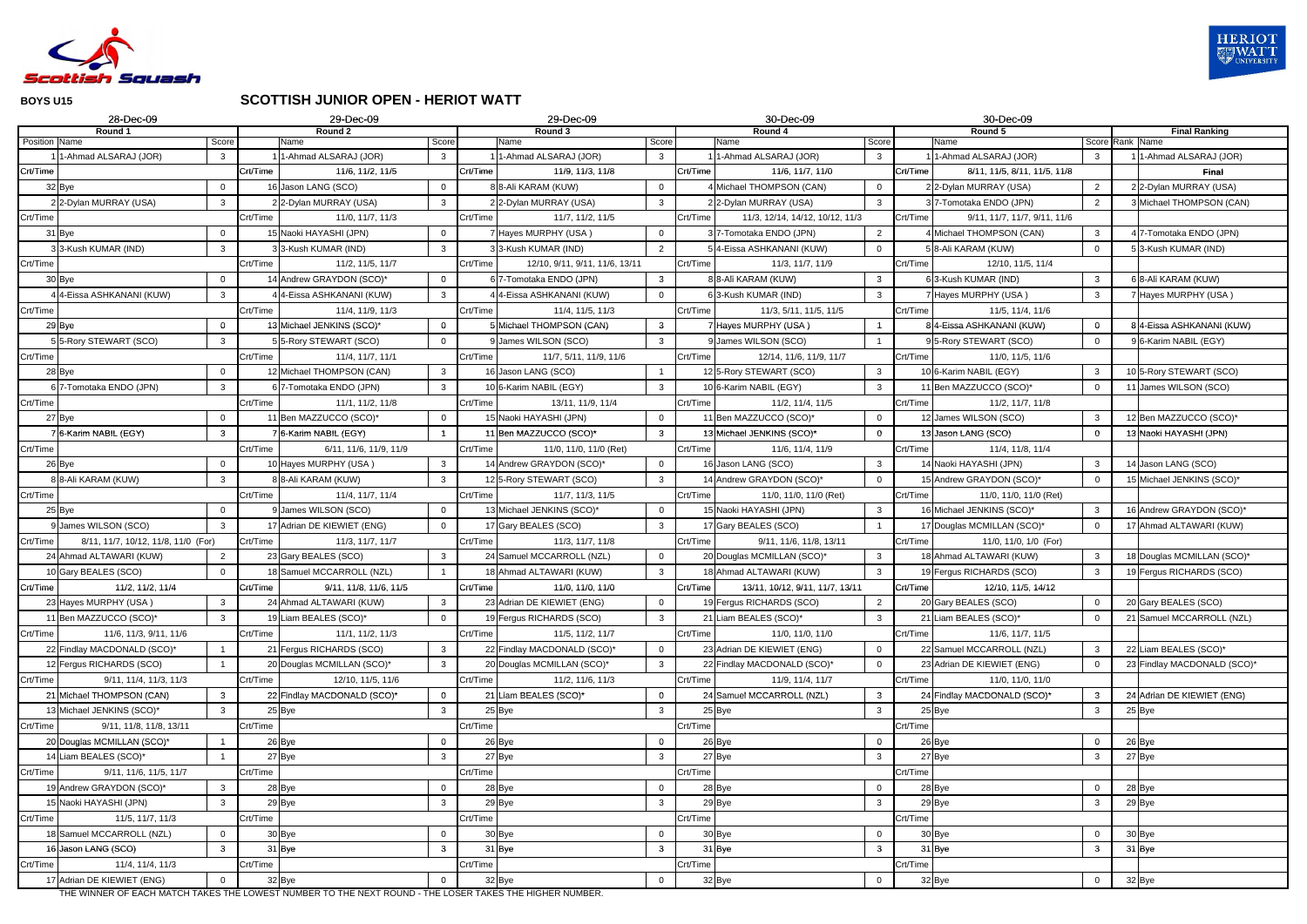

# **SCOTTISH JUNIOR OPEN - HERIOT WATT**

|                      | 28/12/2009                        |                |                     | 28/12/2009                                  |                       |                  | 29/12/2009                    |                       |                 | 29/12/2009                                   |                |                  | 30/12/2009                                 |                         |                 | 31/12/2009                     |                                   |                                                    |
|----------------------|-----------------------------------|----------------|---------------------|---------------------------------------------|-----------------------|------------------|-------------------------------|-----------------------|-----------------|----------------------------------------------|----------------|------------------|--------------------------------------------|-------------------------|-----------------|--------------------------------|-----------------------------------|----------------------------------------------------|
|                      | Round 1                           |                |                     | Round 2                                     |                       |                  | Round 3                       |                       |                 | Round 4                                      |                |                  | Round 5                                    |                         |                 | Round 6                        |                                   | <b>Final Ranking</b>                               |
| <b>Position Name</b> | 1-Tyler OSBORNE (CAN)             | Score<br>3     |                     | Name<br>1-Tyler OSBORNE (CAN)               | Score<br>$\mathbf{3}$ |                  | Name<br>1-Tyler OSBORNE (CAN) | Score<br>$\mathbf{3}$ |                 | Name<br>1-Tyler OSBORNE (CAN)                | Score<br>3     |                  | Name<br>1-Tyler OSBORNE (CAN)              | Score<br>3 <sup>3</sup> |                 | Name<br>1-Tyler OSBORNE (CAN)  | Score Rank Name<br>$\overline{2}$ | 7-Abhishek PRADHAN (IND)                           |
| Crt/Time             |                                   |                | Crt/Time            | 11/3, 11/6, 11/1                            |                       | Crt/Time         | 11/9, 11/9, 11/8              |                       | Crt/Time        | 11/6, 11/4, 11/8                             |                | Crt/Time         | 11/4, 11/5, 11/5                           |                         | Crt/Time        | 11/7, 6/11, 11/6, 10/12, 11/8  |                                   | <b>Final</b>                                       |
| 64                   |                                   |                | 32                  | Pehlaaj BAJWA (USA)                         | $\Omega$              | 16               | 10-Edward COLUMBIA (USA)      |                       |                 | 5-Joshua SEKHAR (CAN)                        | $\Omega$       |                  | 5-Jan VAN DEN HERREWEGE (BEL               | $\overline{0}$          | 2               | 7-Abhishek PRADHAN (IND)       | $\mathbf{3}$                      | 2 1-Tyler OSBORNE (CAN)                            |
| 2                    | <b>Bye</b><br>2-Hasan KARAM (KUW) | 3              |                     | 2-Hasan KARAM (KUW)                         | 3                     |                  | 2-Hasan KARAM (KUW)           | 3                     |                 | 2-Hasan KARAM (KUW)                          | $\overline{0}$ |                  | Fadi THARWAT (EGY)                         | $\overline{2}$          | 3               | Fadi THARWAT (EGY)             | 3                                 | Fadi THARWAT (EGY)                                 |
| Crt/Time             |                                   |                | Crt/Time            | 11/9, 11/6, 1/11, 12/10                     |                       | Crt/Time         | 11/5, 7/11, 11/4, 11/2        |                       | Crt/Time        | 11/8, 11/5, 11/4                             |                | Crt/Time         | 11/9, 11/8, 6/11, 6/11, 13/11              |                         | Crt/Time        | 11/7, 13/11, 11/7              |                                   |                                                    |
|                      |                                   |                |                     | Zachary LEMAN (CAN)                         |                       | 15               | Andrew ELLIS (NZL)            |                       |                 | Fadi THARWAT (EGY)                           | 3              |                  | 7-Abhishek PRADHAN (IND)                   | 3                       |                 | 15-Jan VAN DEN HERREWEGE (BEL  | $\mathbf 0$                       | 15-Jan VAN DEN HERREWEGE (BEI                      |
| 63<br>-3             | Bye<br>3-Yousef SALEH (KUW)       | 3              | 31<br>$\mathcal{R}$ | 3-Yousef SALEH (KUW)                        | 3                     | 3                | 3-Yousef SALEH (KUW)          | $\mathbf{3}$          | $\mathcal{R}$   | 3-Yousef SALEH (KUW)                         | $\overline{0}$ |                  | 8-Douglas KEMPSELL (SCO)                   | $\overline{0}$          | 5               | 5-Joshua SEKHAR (CAN)          | $\mathbf{3}$                      | 5 5-Joshua SEKHAR (CAN)                            |
| Crt/Time             |                                   |                | Crt/Time            |                                             |                       | Crt/Time         | 5/11, 11/9, 13/11, 11/5       |                       | Crt/Time        |                                              |                | Crt/Time         |                                            |                         | Crt/Time        | 15/13, 7/11, 5/11, 12/10, 11/9 |                                   |                                                    |
| 62                   |                                   |                | 30                  | 9/11, 11/8, 11/7, 11/7<br>David JONES (SCO) |                       | 14               | 14-Devin MCLAUGHLIN (USA)     |                       |                 | 11/9, 11/8, 11/9<br>7-Abhishek PRADHAN (IND) | 3              |                  | 11/8, 13/11, 11/9<br>5-Joshua SEKHAR (CAN) | $\mathbf{3}$            | 6               | 2-Hasan KARAM (KUW)            | $\overline{2}$                    | 6 2-Hasan KARAM (KUW)                              |
|                      | Bye<br>4-Greg MASON (WAL)         | 3              |                     | 4-Greg MASON (WAL)                          | $\Omega$              |                  | Mubarak MOHSIN (UAE)          | $\Omega$              |                 | 5-Jan VAN DEN HERREWEGE (BEL                 | $\mathbf{3}$   |                  | 3-Yousef SALEH (KUW)                       | $\overline{0}$          |                 | 3-Yousef SALEH (KUW)           | $\overline{0}$                    |                                                    |
| Crt/Time             |                                   |                | Crt/Time            | 11/9, 12/10, 11/5                           |                       | Crt/Time         | 11/4, 11/2, 11/2              |                       | Crt/Time        | 11/6, 9/11, 11/4, 2/11, 11/4                 |                | Crt/Time         | 11/0, 11/0, 11/0 (Ret)                     |                         | Crt/Time        | 11/0, 11/0, 11/0 (Ret)         |                                   | 8-Douglas KEMPSELL (SCO)                           |
| 61                   | Bye                               |                | 29                  | Mubarak MOHSIN (UAE)                        | 3                     | 13               | 15-Jan VAN DEN HERREWEGE (BEL | 3                     |                 | 8-Douglas KEMPSELL (SCO)                     | 2              |                  | 2-Hasan KARAM (KUW)                        | $\mathbf{3}$            |                 | 8-Douglas KEMPSELL (SCO)       | $\mathbf{3}$                      |                                                    |
| 5                    | 8-Douglas KEMPSELL (SCO)          | 3              |                     | 8-Douglas KEMPSELL (SCO)                    | 3                     |                  | 8-Douglas KEMPSELL (SCO)      | 3                     |                 | 16-Jamie HENDERSON (SCO)                     | $\Omega$       |                  | 10-Edward COLUMBIA (USA)                   | $\mathbf{3}$            | <b>g</b>        | 10-Edward COLUMBIA (USA)       | $\overline{0}$                    | 3-Yousef SALEH (KUW)                               |
| Crt/Time             |                                   |                | Crt/Time            | 11/0, 11/5, 11/4                            |                       | Crt/Time         | 11/8, 12/10, 11/1             |                       | Crt/Time        | 11/5, 11/4, 11/9                             |                | Crt/Time         | 11/8, 11/6, 11/5                           |                         | Crt/Time        | 11/9, 11/6, 11/7               |                                   | 9-Michael MCCUE (CAN)                              |
| 60                   | Bye                               |                | 28                  | Kyle GRIBBEN (SCO)                          | $\Omega$              | 12 <sup>12</sup> | 13-William DOUGLASS (USA)     |                       | 16              | 10-Edward COLUMBIA (USA)                     |                | 12 <sup>12</sup> | Mubarak MOHSIN (UAE)                       | $\mathbf{0}$            | 10              | 9-Michael MCCUE (CAN)          | 3                                 |                                                    |
| 6                    | -Abhishek PRADHAN (IND)           | $\mathbf{3}$   | - 6                 | 7-Abhishek PRADHAN (IND)                    | $\mathbf{3}$          | 6                | 7-Abhishek PRADHAN (IND)      | 3                     | 10 <sup>1</sup> | 6-Tyler OLSON (CAN)                          | 3              | 10               | 6-Tyler OLSON (CAN)                        | $\overline{2}$          | 11              | 6-Tyler OLSON (CAN)            | $\mathbf{3}$                      | 10-Edward COLUMBIA (USA)<br>11 6-Tyler OLSON (CAN) |
| Crt/Time             |                                   |                | Crt/Time            | 11/1, 12/10, 11/3                           |                       | Crt/Time         | 11/4, 7/11, 11/8, 11/4        |                       | Crt/Time        | 11/5, 11/2, 11/9                             |                | Crt/Time         | 7/11, 11/13, 11/9, 11/7, 11/3              |                         | Crt/Time        | 12/10, 11/5, 11/7              |                                   |                                                    |
| 59                   | Bye                               |                | 27                  | Allan MCKAY (SCO)                           | $\Omega$              | 11               | 9-Michael MCCUE (CAN)         |                       | 15              | Andrew ELLIS (NZL)                           | 0              | 11               | 9-Michael MCCUE (CAN)                      | 3                       | 12 <sup>°</sup> | Mubarak MOHSIN (UAE)           | 0                                 | 12 Mubarak MOHSIN (UAE)                            |
|                      | 6-Tyler OLSON (CAN)               | 3              |                     | 6-Tyler OLSON (CAN)                         | 3                     |                  | 6-Tyler OLSON (CAN)           |                       |                 | 9-Michael MCCUE (CAN)                        | 3              | 13               | 13-William DOUGLASS (USA)                  | $\mathbf{3}$            | 13              | 13-William DOUGLASS (USA)      |                                   |                                                    |
| Crt/Time             |                                   |                | Crt/Time            | 11/8, 11/6, 11/6                            |                       | Crt/Time         | 11/7, 11/6, 11/5              |                       | Crt/Time        | 11/6, 7/11, 11/8, 11/4                       |                | Crt/Time         | 11/6, 11/7, 15/13                          |                         | Crt/Time        | 30/28, 11/8, 11/13, 11/7       |                                   | 14-Devin MCLAUGHLIN (USA)                          |
| 58                   | Bye                               |                | 26                  | Vrishab KOTIAN (IND)                        | $\Omega$              | 10               | Fadi THARWAT (EGY)            | 3                     | 14              | 14-Devin MCLAUGHLIN (USA)                    |                | 16               | 16-Jamie HENDERSON (SCO)                   | $\overline{0}$          | 14              | 14-Devin MCLAUGHLIN (USA)      | 3                                 | 13-William DOUGLASS (USA)                          |
| 8                    | 5-Joshua SEKHAR (CAN)             | 3              |                     | 5-Joshua SEKHAR (CAN)                       | 3 <sup>1</sup>        | 8                | 5-Joshua SEKHAR (CAN)         | $3^{\circ}$           | 12              | 13-William DOUGLASS (USA)                    | $\Omega$       | 14               | 14-Devin MCLAUGHLIN (USA)                  | $\mathbf{3}$            | 15              | Andrew ELLIS (NZL)             | $\mathbf{3}$                      | 15 Andrew ELLIS (NZL)                              |
| Crt/Time             |                                   |                | Crt/Time            | 11/3, 11/4, 11/6                            |                       | Crt/Time         | 11/6, 11/8, 11/2              |                       | Crt/Time        | 11/9, 11/9, 11/8                             |                | Crt/Time         | 11/9, 11/9, 11/6                           |                         | Crt/Time        | 11/9, 11/9, 11/6               |                                   |                                                    |
| 57                   | Bye                               |                | 25                  | Michiel VAN MULLEM (BEL                     | $\Omega$              |                  | 16-Jamie HENDERSON (SCO)      |                       | 13              | Mubarak MOHSIN (UAE)                         |                | 15               | Andrew ELLIS (NZL)                         | $\overline{0}$          | 16              | 16-Jamie HENDERSON (SCO)       | $\overline{0}$                    | 16 16-Jamie HENDERSON (SCO)                        |
| 9                    | 16-Jamie HENDERSON (SCO)          | 3              |                     | 16-Jamie HENDERSON (SCO)                    | 3                     | 17               | Greig STEWART (SCO)           | 3                     |                 | Greig STEWART (SCO)                          | 3              | 17               | Greig STEWART (SCO)                        | 3 <sup>3</sup>          | 17              | Greig STEWART (SCO)            | $\Omega$                          | Vrishab KOTIAN (IND)                               |
| Crt/Time             |                                   |                | Crt/Time            | 11/3, 11/6, 11/7                            |                       | Crt/Time         | 11/8, 11/5, 11/9              |                       | Crt/Time        | 11/9, 13/11, 11/8                            |                | Crt/Time         | 11/7, 11/3, 11/2                           |                         | Crt/Time        | 11/4, 11/9, 11/6               |                                   |                                                    |
| 56                   | Bye                               |                | 24                  | Sean GADSBY (SCO)                           |                       | 36               | Calum JOHNSTON (SCO)          | $\Omega$              | 24              | Michiel VAN MULLEM (BEL)                     |                | 20               | Kyle GRIBBEN (SCO)                         | $\overline{0}$          | 18              | Vrishab KOTIAN (IND)           | 3                                 | 18 Greig STEWART (SCO)                             |
|                      | 11-Deepak MISHRA (IND)            |                | 10                  | 11-Deepak MISHRA (IND)                      | $\Omega$              | 18               | 12-Christopher LEIPER (SCO)   | 3                     | 18              | 12-Christopher LEIPER (SCO)                  | $\Omega$       | 18               | Vrishab KOTIAN (IND)                       | $\mathbf{3}$            | 19              | Yousef ALI (KUW)               | 3                                 | Yousef ALI (KUW)                                   |
| Crt/Time             |                                   |                | Crt/Time            | 11/5, 11/4, 11/4                            |                       | Crt/Time         | 11/1, 11/1, 11/3              |                       | Crt/Time        | 11/7, 11/5, 11/3                             |                | Crt/Time         | 11/8, 11/5, 9/11, 11/5                     |                         | Crt/Time        | 11/3, 10/12, 11/6, 11/5        |                                   |                                                    |
| 55                   | Bye                               |                | 23                  | Fadi THARWAT (EGY)                          | 3                     | 35               | Matthew TAPP (NZL)            |                       | 23              | Vrishab KOTIAN (IND)                         | 3              | 19               | Yousef ALI (KUW)                           |                         | 20              | Kyle GRIBBEN (SCO)             |                                   | 20 Kyle GRIBBEN (SCO)                              |
| 11                   | 9-Michael MCCUE (CAN)             | 3              | 11                  | 9-Michael MCCUE (CAN)                       | $\mathbf{3}$          | 19               | Hayati GUNJI (JPN)            | $\overline{2}$        | 19              | Taiki KAIDO (JPN)                            | $\overline{2}$ | 21               | Sam ELLIS (ENG)                            | $\mathbf{3}$            | 21              | Sam ELLIS (ENG)                | $\mathbf{3}$                      | 21 Sam ELLIS (ENG)                                 |
| Crt/Time             |                                   |                | Crt/Time            | 11/6, 11/6, 11/0                            |                       | Crt/Time         | 8/11, 3/11, 11/5, 11/7, 11/8  |                       | Crt/Time        | 11/9, 9/11, 6/11, 11/4, 11/9                 |                | Crt/Time         | 11/6, 8/11, 11/9, 11/0                     |                         | Crt/Time        | 11/7, 12/10, 11/6              |                                   |                                                    |
| 54                   | <b>Bye</b>                        |                | 22                  | Yousef ALI (KUW)                            | $\mathbf 0$           | 34               | Taiki KAIDO (JPN)             | -3                    | 22              | Yousef ALI (KUW)                             | 3              | 24               | Michiel VAN MULLEM (BEL)                   |                         | 22              | Taiki KAIDO (JPN)              | $\mathbf 0$                       | 22 Taiki KAIDO (JPN)                               |
| 12                   | 13-William DOUGLASS (USA)         | -3             | 12                  | 13-William DOUGLASS (USA)                   | 3                     | 20               | Sam ELLIS (ENG)               | 3                     | 20              | Sam ELLIS (ENG)                              | $\overline{2}$ | 22               | Taiki KAIDO (JPN)                          | $\mathbf{3}$            | 23              | 12-Christopher LEIPER (SCO)    | 3                                 | 23 12-Christopher LEIPER (SCO)                     |
| Crt/Time             |                                   |                | Crt/Time            | 11/0, 11/3, 11/6                            |                       | Crt/Time         | 11/4, 12/10, 11/5             |                       | Crt/Time        | 3/11, 8/11, 11/9, 13/11, 11/9                |                | Crt/Time         | 11/8, 11/9, 8/11, 8/11, 11/7               |                         | Crt/Time        | 11/9, 11/5, 11/8               |                                   |                                                    |
| 53                   | Bye                               |                | 21                  | Michael BOYNE (SCO)                         | $\mathbf 0$           | 33               | Michael MCCARROLL (NZL)       | $\Omega$              | 21              | Kyle GRIBBEN (SCO)                           | 3              | 23               | 12-Christopher LEIPER (SCO)                | $\overline{2}$          | 24              | Michiel VAN MULLEM (BEL)       | $\overline{0}$                    | 24 Michiel VAN MULLEM (BEL)                        |
| 13                   | 15-Jan VAN DEN HERREWEGE (BEL)    | -3             | 13                  | 5-Jan VAN DEN HERREWEGE (BEL                | $\mathbf{3}$          | 21               | Michael BOYNE (SCO)           | $\Omega$              | 25              | Sean GADSBY (SCO)                            | $\Omega$       | 25               | Pehlaaj BAJWA (USA)                        | $\mathbf{3}$            | 25              | Pehlaaj BAJWA (USA)            | $\mathbf 0$                       | 25 David JONES (SCO)                               |
| Crt/Time             |                                   |                | Crt/Time            | 11/5, 11/1, 11/5                            |                       | Crt/Time         | 11/8, 11/7, 11/9              |                       | Crt/Time        | 11/3, 11/1, 11/4                             |                | Crt/Time         | 12/10, 11/7, 11/7                          |                         | Crt/Time        | 11/6, 11/7, 11/9               |                                   |                                                    |
| 52                   | Bye                               | 0              | 20                  | Sam ELLIS (ENG)                             | 0                     | 28               | Kyle GRIBBEN (SCO)            | 3                     | 32              | Pehlaaj BAJWA (USA)                          | 3              | 28               | 4-Greg MASON (WAL)                         | $\overline{0}$          | 26              | David JONES (SCO)              | 3                                 | 26 Pehlaaj BAJWA (USA)                             |
| 14                   | 14-Devin MCLAUGHLIN (USA)         | 3              | 14                  | 14-Devin MCLAUGHLIN (USA)                   | 3                     | 22               | Yousef ALI (KUW)              | 3                     | 26              | 11-Deepak MISHRA (IND)                       | $\mathbf{3}$   | 26               | 11-Deepak MISHRA (IND)                     |                         | 27              | 11-Deepak MISHRA (IND)         | $\mathbf{3}$                      | 27 11-Deepak MISHRA (IND)                          |
| Crt/Time             |                                   |                | Crt/Time            | 11/8, 11/9, 9/11, 11/8                      |                       | Crt/Time         | 14/12, 11/4, 11/7             |                       | Crt/Time        | 11/8, 11/6, 11/8                             |                | Crt/Time         | 11/7, 11/6, 6/11, 11/7                     |                         | Crt/Time        | 13/11, 7/11, 11/7, 11/9        |                                   |                                                    |
| 51                   | <b>Bye</b>                        | 0              | 19                  | Hayati GUNJI (JPN)                          |                       | 27               | Allan MCKAY (SCO)             | 0                     | 31              | Zachary LEMAN (CAN)                          | 0              | 27               | David JONES (SCO)                          | $\mathbf{3}$            | 28              | 4-Greg MASON (WAL)             |                                   | 28 4-Greg MASON (WAL)                              |
| 15                   | 12-Christopher LEIPER (SCO)       | -3             | 15                  | 12-Christopher LEIPER (SCO)                 |                       | 23               | 11-Deepak MISHRA (IND)        | $\Omega$              | 27              | Allan MCKAY (SCO)                            | $\Omega$       | 29               | Michael BOYNE (SCO)                        | $\mathbf{3}$            | 29              | Michael BOYNE (SCO)            | $\mathbf 0$                       | 29 Zachary LEMAN (CAN)                             |
| Crt/Time             |                                   |                | Crt/Time            | 11/6, 8/11, 11/5, 13/11                     |                       | Crt/Time         | 11/4, 11/5, 12/10             |                       | Crt/Time        | 11/1, 11/4, 11/5                             |                | Crt/Time         | 11/8, 10/12, 12/10, 7/11, 11/8             |                         | Crt/Time        | 11/3, 11/2, 11/4               |                                   |                                                    |
| 50                   | <b>Bye</b>                        | $\mathbf 0$    | 18                  | Andrew ELLIS (NZL)                          | 3                     | 26               | Vrishab KOTIAN (IND)          | 3                     | 30              | David JONES (SCO)                            | 3              | 32               | Sean GADSBY (SCO)                          | $\overline{2}$          | 30              | Zachary LEMAN (CAN)            | $\mathbf{3}$                      | 30 Michael BOYNE (SCO)                             |
| 16                   | 10-Edward COLUMBIA (USA)          | 3              | 16                  | 10-Edward COLUMBIA (USA)                    | 3                     | 24               | Sean GADSBY (SCO)             | $\Omega$              | 28              | Michael BOYNE (SCO)                          | $\Omega$       | 30               | Allan MCKAY (SCO)                          | $\overline{0}$          | 31              | Allan MCKAY (SCO)              | $\mathbf{3}$                      | 31 Allan MCKAY (SCO)                               |
| Crt/Time             |                                   |                | Crt/Time            | 11/8, 11/4, 11/6                            |                       | Crt/Time         | 11/5, 11/6, 11/4              |                       | Crt/Time        | 11/3, 11/5, 11/6                             |                | Crt/Time         | 11/2, 11/3, 11/4                           |                         | Crt/Time        | 11/7, 11/7, 10/12, 11/4        |                                   |                                                    |
| 49                   | <b>Bye</b>                        | $\overline{0}$ | 17                  | Greig STEWART (SCO)                         | $\mathbf 0$           | 25               | Michiel VAN MULLEM (BEL)      | $\mathbf{3}$          | 29              | 4-Greg MASON (WAL)                           | $\mathbf{3}$   | 31               | Zachary LEMAN (CAN)                        | $\mathbf{3}$            | 32              | Sean GADSBY (SCO)              |                                   | 32 Sean GADSBY (SCO)                               |
|                      |                                   |                |                     |                                             |                       |                  |                               |                       |                 |                                              |                |                  |                                            |                         |                 |                                |                                   |                                                    |

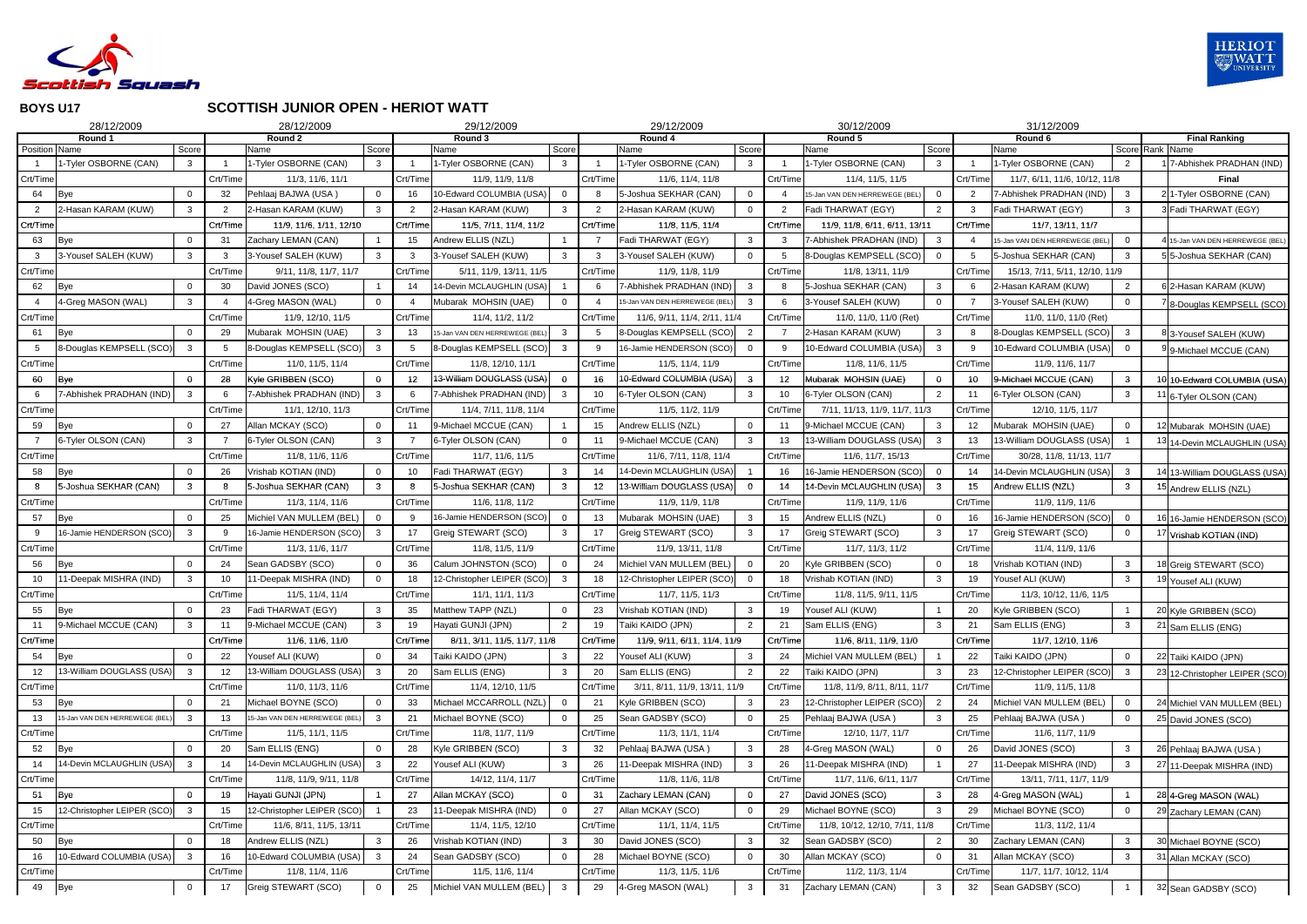| 17              | Greig STEWART (SCO)                     | 3 <sup>1</sup> | 33       | Saad SHAHID (PAK)       | $\Omega$                | 29       | 4-Greg MASON (WAL)       | $\mathbf{3}$   | 33       | Michael MCCARROLL (NZL)       | $\overline{2}$ | 33       | Jacob TURNBULL (NZL)          | $\overline{2}$ | 33       | Calum JOHNSTON (SCO)    | $\overline{0}$ | 33 Hayati GUNJI (JPN)      |
|-----------------|-----------------------------------------|----------------|----------|-------------------------|-------------------------|----------|--------------------------|----------------|----------|-------------------------------|----------------|----------|-------------------------------|----------------|----------|-------------------------|----------------|----------------------------|
| Crt/Time        |                                         |                | Crt/Time | 11/0, 11/0, 11/0 (For)  |                         | Crt/Time | 11/13, 12/10, 11/9, 11/9 |                | Crt/Time | 10/12, 11/8, 11/6, 7/11, 11/5 |                | Crt/Time | 11/7, 11/2, 7/11, 13/15, 11/9 |                | Crt/Time | 11/3, 11/3, 11/4        |                |                            |
| 48              | <b>Bye</b>                              | $\mathbf 0$    | 39       | Michael MCCARROLL (NZL) | $\overline{\mathbf{3}}$ | 37       | Jacob TURNBULL (NZL)     |                | 37       | Jacob TURNBULL (NZL)          | 3              | 36       | Calum JOHNSTON (SCO)          | $\mathbf{3}$   | 34       | Hayati GUNJI (JPN)      | $\mathbf{3}$   | 34 Calum JOHNSTON (SCO)    |
| 18              | Andrew ELLIS (NZL)                      | $\mathbf{3}$   | 34       | Taiki KAIDO (JPN)       | $\mathbf{3}$            | 30       | David JONES (SCO)        | 3 <sup>1</sup> | 34       | Hayati GUNJI (JPN)            | $\mathbf{3}$   | 34       | Hayati GUNJI (JPN)            | 3 <sup>1</sup> | 35       | Matthew TAPP (NZL)      | $\mathbf{3}$   | 35 Matthew TAPP (NZL)      |
| Crt/Time        |                                         |                | Crt/Time | 11/2, 11/5, 11/7        |                         | Crt/Time | 11/1, 11/4, 11/6         |                | Crt/Time | 11/2, 11/2, 11/4              |                | Crt/Time | 11/4, 11/2, 11/5              |                | Crt/Time | 11/0, 11/0, 11/0 (Ret)  |                |                            |
| 47              | Bye                                     | $\mathbf 0$    | 37       | Jacob TURNBULL (NZL)    | $\mathbf{0}$            | 38       | Michael VORSTER (NZL)    | $\bf{0}$       | 35       | Matthew TAPP (NZL)            | $\mathbf{0}$   | 38       | Tom HASSON (NZL)              | $\mathbf{0}$   | 36       | Jacob TURNBULL (NZL)    | $\mathbf{0}$   | 36 Jacob TURNBULL (NZL)    |
| 19              | Hayati GUNJI (JPN)                      | $\mathbf{3}$   | 35       | Matthew TAPP (NZL)      | $\mathbf{3}$            | 31       | Zachary LEMAN (CAN)      | $\mathbf{3}$   | 36       | Calum JOHNSTON (SCO)          | $\mathbf{3}$   | 35       | Matthew TAPP (NZL)            | $\mathbf{3}$   | 37       | Michael MCCARROLL (NZL) | $\mathbf{3}$   | 37 Michael MCCARROLL (NZL) |
| Crt/Time        |                                         |                | Crt/Time | 11/9, 11/5, 11/5        |                         | Crt/Time | 11/0, 11/0, 11/0 (For)   |                | Crt/Time | 11/0, 11/0, 11/0 (For)        |                | Crt/Time | 11/0, 11/0, 11/0              |                | Crt/Time | 11/2, 11/4, 11/6        |                |                            |
| 46              | Bye                                     | $\mathbf 0$    | 38       | Michael VORSTER (NZL)   | $\overline{0}$          | 39       | Saad SHAHID (PAK)        | $\overline{0}$ | 39       | Saad SHAHID (PAK)             | $\overline{0}$ | 39       | Saad SHAHID (PAK)             | $\overline{0}$ | 38       | Tom HASSON (NZL)        | $\overline{0}$ | 38 Tom HASSON (NZL)        |
| 20              | Sam ELLIS (ENG)                         | $\mathbf{3}$   | 36       | Calum JOHNSTON (SCO)    | $\mathbf{3}$            | 32       | Pehlaaj BAJWA (USA)      | $\mathbf{3}$   | 38       | Michael VORSTER (NZL)         |                | 37       | Michael MCCARROLL (NZL)       | $\mathbf{3}$   | 39       | Saad SHAHID (PAK)       | $\mathbf 0$    | 39 Michael VORSTER (NZL)   |
| Crt/Time        |                                         |                | Crt/Time | 11/1, 11/8, 11/5        |                         | Crt/Time | 11/0, 11/1, 11/0         |                | Crt/Time | 11/8, 8/11, 11/8, 11/9        |                | Crt/Time | 11/3, 11/3, 11/8              |                | Crt/Time | 11/0, 11/0, 11/0 (For)  |                |                            |
| 45              | <b>Bye</b>                              | $\mathbf 0$    | 40       | Tom HASSON (NZL)        | $\overline{0}$          | 40       | Tom HASSON (NZL)         | $\overline{0}$ | 40       | Tom HASSON (NZL)              | 3              | 40       | Michael VORSTER (NZL)         | $\overline{0}$ | 40       | Michael VORSTER (NZL)   | $\mathbf{3}$   | 40 Saad SHAHID (PAK)       |
| 21              | Michael BOYNE (SCO)                     | $\mathbf{3}$   | 41       | <b>Bye</b>              | $\mathbf{3}$            | 41       | <b>Bye</b>               | 3              | 41       | <b>Bye</b>                    | 3              | 41       | <b>Bye</b>                    | $\mathbf{3}$   | 41       | <b>Bye</b>              | $\mathbf{3}$   | 41 Bye                     |
| Crt/Time        |                                         |                | Crt/Time |                         |                         | Crt/Time |                          |                | Crt/Time |                               |                | Crt/Time |                               |                | Crt/Time |                         |                |                            |
| 44              | <b>Bye</b>                              | $\Omega$       | 42       | <b>Bye</b>              | $\overline{0}$          | 42       | <b>Bye</b>               | $\overline{0}$ | 42       | <b>Bye</b>                    | $\overline{0}$ | 42       | Bye                           | $\overline{0}$ | 42       | <b>Bye</b>              | $\overline{0}$ | 42 Bye                     |
| 22              | Yousef ALI (KUW)                        | $\mathbf{3}$   | 43       | Bye                     | $\mathbf{3}$            | 43       | <b>Bye</b>               | $\mathbf{3}$   | 43       | <b>Bye</b>                    | $\mathbf{3}$   | 43       | Bye                           | $\mathbf{3}$   | 43       | <b>Bye</b>              | 3              | $43$ Bye                   |
| Crt/Time        |                                         |                | Crt/Time |                         |                         | Crt/Time |                          |                | Crt/Time |                               |                | Crt/Time |                               |                | Crt/Time |                         |                |                            |
| 43              | Bye                                     | $\Omega$       | 44       | <b>Bye</b>              | $\overline{0}$          | 44       | <b>Bye</b>               | $\overline{0}$ | 44       | <b>Bye</b>                    | $\Omega$       | 44       | <b>Bye</b>                    | $\overline{0}$ | 44       | <b>Bye</b>              | $\mathbf 0$    | 44 Bye                     |
| 23              | Fadi THARWAT (EGY)                      | $\mathbf{3}$   | 45       | <b>Bye</b>              | $\mathbf{3}$            | 45       | Bye                      | $\mathbf{3}$   | 45       | <b>Bye</b>                    | -3             | 45       | Bye                           | $\mathbf{3}$   | 45       | <b>Bye</b>              | 3              | 45 Bye                     |
| Crt/Time        |                                         |                | Crt/Time |                         |                         | Crt/Time |                          |                | Crt/Time |                               |                | Crt/Time |                               |                | Crt/Time |                         |                |                            |
| 42              | <b>Bye</b>                              | $\overline{0}$ | 46       | <b>Bye</b>              | $\overline{0}$          | 46       | Bye                      | $\overline{0}$ | 46       | <b>Bye</b>                    | $\mathbf{0}$   | 46       | Bye                           | $\overline{0}$ | 46       | <b>Bye</b>              | $\mathbf 0$    | 46 Bye                     |
| 24              | Sean GADSBY (SCO)                       | $\mathbf{3}$   | 47       | <b>Bye</b>              | $\mathbf{3}$            | 47       | Bye                      | 3              | 47       | Bye                           | 3              | 47       | Bye                           | $\mathbf{3}$   | 47       | <b>Bye</b>              | 3              | 47 Bye                     |
| Crt/Time        |                                         |                | Crt/Time |                         |                         | Crt/Time |                          |                | Crt/Time |                               |                | Crt/Time |                               |                | Crt/Time |                         |                |                            |
| 41              | <b>Bye</b>                              | $\overline{0}$ | 48       | <b>Bye</b>              | $\overline{0}$          | 48       | <b>Bye</b>               | $\overline{0}$ | 48       | <b>Bye</b>                    | $\overline{0}$ | 48       | <b>Bye</b>                    | $\overline{0}$ | 48       | <b>Bye</b>              | $\overline{0}$ | 48 Bye                     |
| 25              | Michiel VAN MULLEM (BEL)                | $\mathbf{3}$   | 49       | <b>Bye</b>              | $\mathbf{3}$            | 49       | Bye                      | 3              | 49       | <b>Bye</b>                    | 3              | 49       | Bye                           | $\mathbf{3}$   | 49       | <b>Bye</b>              | $\mathbf{3}$   | 49 Bye                     |
| Crt/Time        | 11/0, 11/2, 11/2                        |                | Crt/Time |                         |                         | Crt/Time |                          |                | Crt/Time |                               |                | Crt/Time |                               |                | Crt/Time |                         |                |                            |
| 40              | Tom HASSON (NZL)                        | $\mathbf 0$    | 50       | <b>Bye</b>              | $\overline{0}$          | 50       | <b>Bye</b>               | $\overline{0}$ | 50       | <b>Bye</b>                    | $\Omega$       | 50       | <b>Bye</b>                    | $\overline{0}$ | 50       | <b>Bye</b>              | $\overline{0}$ | 50 Bye                     |
| 26              | Vrishab KOTIAN (IND)                    | $\mathbf{3}$   | 51       | <b>Bye</b>              | $\mathbf{3}$            | 51       | <b>Bye</b>               | 3              | 51       | <b>Bye</b>                    | 3              | 51       | Bye                           | $\mathbf{3}$   | 51       | <b>Bye</b>              | 3              | $51$ <sub>Bye</sub>        |
| Crt/Time        | 11/1, 11/3, 6/11, 11/2                  |                | Crt/Time |                         |                         | Crt/Time |                          |                | Crt/Time |                               |                | Crt/Time |                               |                | Crt/Time |                         |                |                            |
| 39              | Michael MCCARROLL (NZL)                 |                | 52       | <b>Bye</b>              | $\Omega$                | 52       | <b>Bye</b>               | $\overline{0}$ | 52       | <b>Bye</b>                    | $\Omega$       | 52       | <b>Bye</b>                    | $\overline{0}$ | 52       | <b>Bye</b>              | $\mathbf 0$    | 52 Bye                     |
| 27              | Allan MCKAY (SCO)                       | 3              | 53       | <b>Bye</b>              | 3                       | 53       | Bye                      | 3              | 53       | <b>Bye</b>                    | 3              | 53       | Bye                           | $\mathbf{3}$   | 53       | <b>Bye</b>              | $\mathbf{3}$   | 53 Bye                     |
| Crt/Time        | 11/5, 11/4, 11/5                        |                | Crt/Time |                         |                         | Crt/Time |                          |                | Crt/Time |                               |                | Crt/Time |                               |                | Crt/Time |                         |                |                            |
| 38              | Michael VORSTER (NZL)                   | $\mathbf 0$    | 54       | <b>Bye</b>              | $\mathbf 0$             | 54       | Bye                      | $\overline{0}$ | 54       | Bye                           | $\mathbf 0$    | 54       | Bye                           | $\overline{0}$ | 54       | <b>Bye</b>              | $\mathbf 0$    | 54 Bye                     |
| 28              | Kyle GRIBBEN (SCO)                      | $\mathbf{3}$   | 55       | <b>Bye</b>              | $\mathbf{3}$            | 55       | <b>Bye</b>               | $\mathbf{3}$   | 55       | <b>Bye</b>                    | $\mathbf{3}$   | 55       | Bye                           | $\mathbf{3}$   | 55       | <b>Bye</b>              | $\mathbf{3}$   | 55 Bye                     |
| Crt/Time        | 5/11, 11/6, 6/11, 12/10, 13/11          |                | Crt/Time |                         |                         | Crt/Time |                          |                | Crt/Time |                               |                | Crt/Time |                               |                | Crt/Time |                         |                |                            |
| 37              | Jacob TURNBULL (NZL)                    | $\overline{2}$ | 56       | <b>Bye</b>              | $\mathbf 0$             | 56       | <b>Bye</b>               | $\overline{0}$ | 56       | <b>Bye</b>                    | $\overline{0}$ | 56       | <b>Bye</b>                    | $\overline{0}$ | 56       | <b>Bye</b>              | $\mathbf 0$    | 56 Bye                     |
| 29              | Calum JOHNSTON (SCO)                    | $\overline{2}$ | 57       | <b>Bye</b>              | $\mathbf{3}$            | 57       | <b>Bye</b>               | $\mathbf{3}$   | 57       | <b>Bye</b>                    | $\mathbf{3}$   | 57       | <b>Bye</b>                    | 3 <sup>3</sup> | 57       | <b>Bye</b>              | $\mathbf{3}$   | $57$ Bye                   |
|                 | Crt/Time 11/8, 10/12, 6/11, 11/8, 12/10 |                | Crt/Time |                         |                         | Crt/Time |                          |                | Crt/Time |                               |                | Crt/Time |                               |                | Crt/Time |                         |                |                            |
| 36              | Mubarak MOHSIN (UAE)                    | $\mathbf{3}$   | 58       | <b>Bye</b>              | $\mathbf 0$             | 58       | <b>Bye</b>               | $\overline{0}$ | 58       | <b>Bye</b>                    | $\Omega$       | 58       | Bye                           | $\overline{0}$ | 58       | <b>Bye</b>              | $\mathbf 0$    | 58 Bye                     |
| 30 <sub>o</sub> | David JONES (SCO)                       | 3 <sup>1</sup> | 59       | <b>Bye</b>              | $\mathbf{3}$            | 59       | <b>Bye</b>               | 3 <sup>1</sup> | 59       | Bye                           | $\mathbf{3}$   | 59       | <b>Bye</b>                    | $\mathbf{3}$   | 59       | <b>Bye</b>              | $\mathbf{3}$   | $59$ <sub>Bye</sub>        |
| Crt/Time        | 11/4, 11/2, 11/3                        |                | Crt/Time |                         |                         | Crt/Time |                          |                | Crt/Time |                               |                | Crt/Time |                               |                | Crt/Time |                         |                |                            |
| 35              | Matthew TAPP (NZL)                      | $\overline{0}$ | 60       | <b>Bye</b>              | $\overline{0}$          | 60       | <b>Bye</b>               | $\overline{0}$ | 60       | <b>Bye</b>                    | $\overline{0}$ | 60       | <b>Bye</b>                    | $\overline{0}$ | 60       | <b>Bye</b>              | $\overline{0}$ | 60 <sub>Bye</sub>          |
| 31              | Taiki KAIDO (JPN)                       | $\mathbf 0$    | 61       | <b>Bye</b>              | $\mathbf{3}$            | 61       | <b>Bye</b>               | $\mathbf{3}$   | 61       | <b>Bye</b>                    | $\mathbf{3}$   | 61       | <b>Bye</b>                    | $3^{\circ}$    | 61       | <b>Bye</b>              | $\mathbf{3}$   | $61$ Bye                   |
| Crt/Time        | 11/8, 11/8, 11/7                        |                | Crt/Time |                         |                         | Crt/Time |                          |                | Crt/Time |                               |                | Crt/Time |                               |                | Crt/Time |                         |                |                            |
| 34              | Zachary LEMAN (CAN)                     | $\mathbf{3}$   | 62 Bye   |                         | $\mathbf 0$             | 62       | <b>Bye</b>               | $\overline{0}$ | 62       | <b>Bye</b>                    | $\overline{0}$ | 62       | <b>Bye</b>                    | $\overline{0}$ | 62 Bye   |                         | $\mathbf 0$    | 62 Bye                     |
| 32              | Saad SHAHID (PAK)                       | $\Omega$       | 63       | <b>Bye</b>              | $\mathbf{3}$            | 63       | <b>Bye</b>               | $\mathbf{3}$   | 63       | <b>Bye</b>                    | $\mathbf{3}$   | 63       | Bye                           | 3 <sup>1</sup> | 63       | <b>Bye</b>              | 3              | $63$ Bye                   |
| Crt/Time        | 11/0, 11/0, 11/0 (For)                  |                | Crt/Time |                         |                         | Crt/Time |                          |                | Crt/Time |                               |                | Crt/Time |                               |                | Crt/Time |                         |                |                            |
| 33              | Pehlaaj BAJWA (USA)                     | 3 <sup>1</sup> | 64       | <b>Bye</b>              | $\mathbf 0$             | 64       | <b>Bye</b>               | $\overline{0}$ | 64       | <b>Bye</b>                    | $\overline{0}$ | 64       | Bye                           | $\overline{0}$ | 64       | <b>Bye</b>              | $\mathbf 0$    | 64 Bye                     |

**THE WINNER OF EACH MATCH TAKES THE LOWER NUMBER TO THE NEXT ROUND - THE LOSER TAKES THE HIGHER NUMBER.**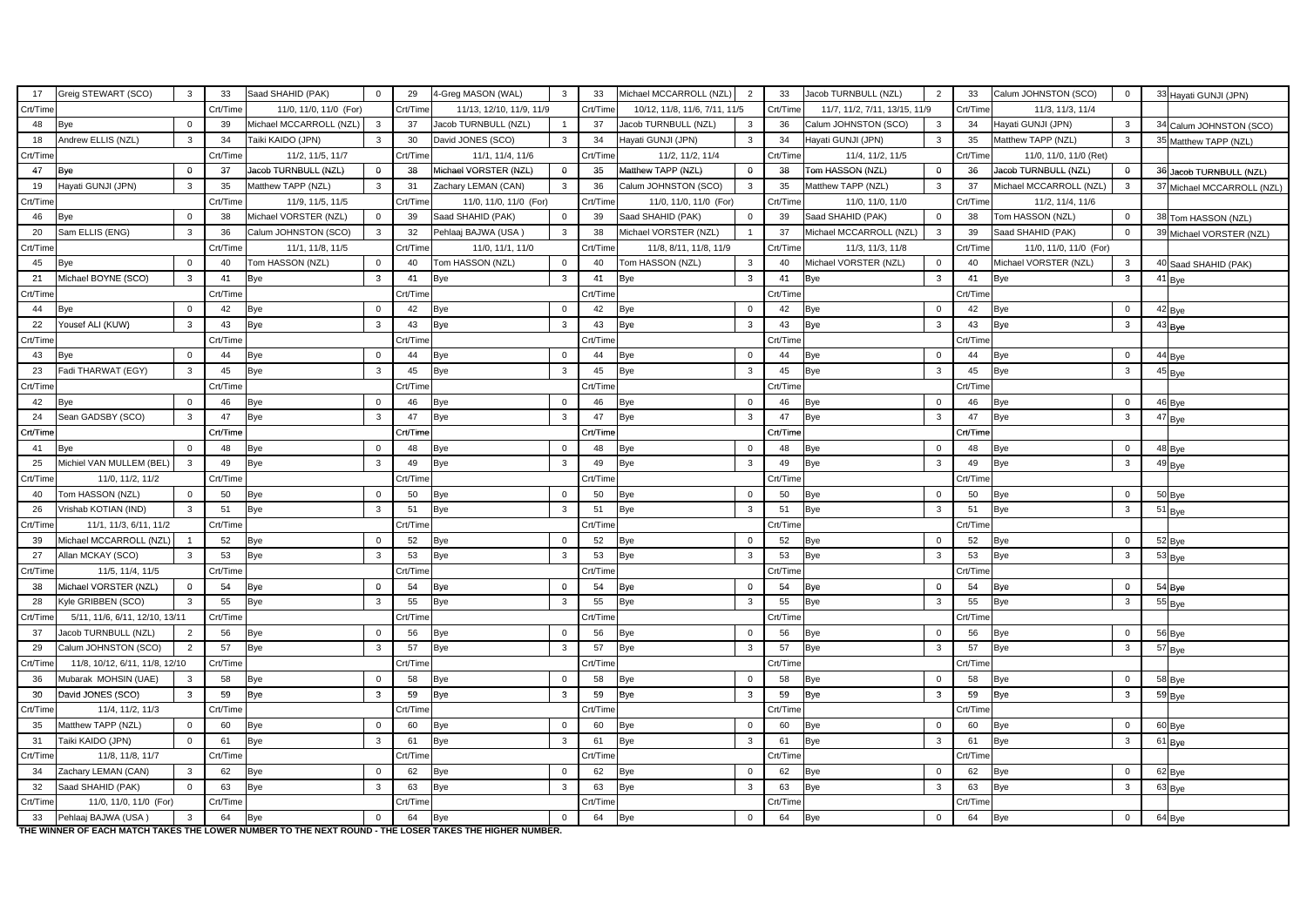

### **SCOTTISH JUNIOR OPEN - HERIOT WATT**

| 28-Dec-09                                |                         |          | 28-Dec-09                                                                                                       |                         |          | 29-Dec-09                         |                |          | 29-Dec-09                         |                | 30-Dec-09                                 |                |                                   |
|------------------------------------------|-------------------------|----------|-----------------------------------------------------------------------------------------------------------------|-------------------------|----------|-----------------------------------|----------------|----------|-----------------------------------|----------------|-------------------------------------------|----------------|-----------------------------------|
| Round 1<br>Position Name                 | Score                   |          | Round 2<br>Name                                                                                                 | Score                   |          | Round 3<br>Name                   | Score          |          | Round 4<br>Name                   | Score          | Round 5<br>Name                           | Score          | <b>Final Ranking</b><br>Rank Name |
| 1-Christopher FERGUSON (SCO)             | $\mathbf{3}$            |          | 1-Christopher FERGUSON (SCO)                                                                                    | $\overline{\mathbf{3}}$ |          | 1-Christopher FERGUSON (SCO)      |                |          | 17-Andrew SCHNELL (CAN)           | $\mathbf{3}$   | 7-Andrew SCHNELL (CAN)                    | $\mathbf{3}$   | 1 7-Andrew SCHNELL (CAN)          |
| Crt/Time                                 |                         | Crt/Time | 4/11, 11/4, 11/1, 10/12, 11/4                                                                                   |                         | Crt/Time | 7/11, 12/10, 11/2, 11/1           |                | Crt/Time | 11/5, 11/6, 11/9                  |                | Crt/Time<br>11/7, 11/3, 11/7              |                | <b>Final</b>                      |
| 32 Bye                                   | $\overline{0}$          |          | 16 Brendan MCLAUGHLIN (USA)                                                                                     | $\overline{2}$          |          | 8 7-Andrew SCHNELL (CAN)          | 3              |          | 4 Guilherme FARNEZI DE MELO (BRA) | $\overline{0}$ | 2 Julian KIRBY (USA)                      | $\mathbf 0$    | 2 Julian KIRBY (USA)              |
| 2-Nasser ALRASHID (KUW)                  | $\mathbf{3}$            |          | 2 2-Nasser ALRASHID (KUW)                                                                                       |                         |          | 2 Julian KIRBY (USA)              | 3              |          | 2 Julian KIRBY (USA)              | $\mathbf{3}$   | 33-Paul COLL (NZL)                        |                | 3 Guilherme FARNEZI DE MELO (BRA) |
| Crt/Time                                 |                         | Crt/Time | 8/11, 11/7, 11/7, 11/5                                                                                          |                         | Crt/Time | 8/11, 11/8, 11/1, 11/5            |                | Crt/Time | 14/12, 11/8, 11/6                 |                | 7/11, 11/6, 14/12, 11/2<br>Crt/Time       |                |                                   |
| 31 Bye                                   | $\overline{0}$          |          | 15 Julian KIRBY (USA)                                                                                           | $\mathbf{3}$            |          | 7 Albert SHOIHET (CAN)            |                |          | 33-Paul COLL (NZL)                | $\overline{0}$ | 4 Guilherme FARNEZI DE MELO (BRA          | $\mathbf{3}$   | 4 3-Paul COLL (NZL)               |
| 33-Paul COLL (NZL)                       | -3                      |          | 33-Paul COLL (NZL)                                                                                              | -3                      |          | 33-Paul COLL (NZL)                |                |          | 5 4-Greg LOBBAN (SCO)             | $\overline{0}$ | 51-Christopher FERGUSON (SCO)             | $\mathbf{3}$   | 5 1-Christopher FERGUSON (SCO)    |
| Crt/Time                                 |                         | Crt/Time | 11/4, 11/2, 11/6                                                                                                |                         | Crt/Time | 8/11, 13/11, 4/11, 11/5, 11/5     |                | Crt/Time | 11/6, 11/2, 11/7                  |                | Crt/Time<br>11/7, 11/2, 11/2              |                |                                   |
| 30 Bye                                   | $\overline{0}$          |          | 14 Robert FINDLAY (SCO)                                                                                         | $\Omega$                |          | 6 8-Samuel ALLAN (SCO)            | $\overline{2}$ |          | 8 1-Christopher FERGUSON (SCO)    | $\mathbf{3}$   | 6 8-Samuel ALLAN (SCO)                    | $\mathbf 0$    | 6 8-Samuel ALLAN (SCO)            |
| 4-Greg LOBBAN (SCO)                      | $\overline{\mathbf{3}}$ |          | 4-Greg LOBBAN (SCO)                                                                                             | $\mathbf{3}$            |          | 4-Greg LOBBAN (SCO)               |                |          | 6 8-Samuel ALLAN (SCO)            | $\mathbf{3}$   | 7 Albert SHOIHET (CAN)                    | $\mathbf 0$    | 7 4-Greg LOBBAN (SCO)             |
| Crt/Time                                 |                         | Crt/Time | 11/1, 11/7, 11/6                                                                                                |                         | Crt/Time | 5/11, 13/11, 11/9, 11/8           |                | Crt/Time | 11/5, 6/11, 8/11, 11/4, 11/7      |                | 11/8, 11/9, 11/5<br>Crt/Time              |                |                                   |
| 29 Bye                                   | $\overline{0}$          |          | 13 Benjamin WYNESS (NZL)                                                                                        | $\Omega$                |          | 5 Guilherme FARNEZI DE MELO (BRA) | -3             |          | 7 Albert SHOIHET (CAN)            | 2              | 84-Greg LOBBAN (SCO)                      | $\mathbf{3}$   | 8 Albert SHOIHET (CAN)            |
| 6-Michael STEWART (IRL)                  | $\mathbf{3}$            |          | 5 6-Michael STEWART (IRL)                                                                                       |                         |          | 9 Edward DROMGOOL (NZL)           |                |          | 9 Brendan MCLAUGHLIN (USA)        | 3              | 9 Brendan MCLAUGHLIN (USA)                | 3              | 9 Brendan MCLAUGHLIN (USA)        |
| Crt/Time                                 |                         | Crt/Time | 11/5, 9/11, 11/6, 11/4                                                                                          |                         | Crt/Time | 11/7, 15/13, 11/8                 |                | Crt/Time | 11/3, 11/2, 11/5                  |                | Crt/Time<br>9/11, 11/6, 5/11, 11/2, 11/8  |                |                                   |
| 28 Bye                                   | $\overline{0}$          |          | 12 Guilherme FARNEZI DE MELO (BRA)                                                                              | $\mathbf{3}$            |          | 16 Brendan MCLAUGHLIN (USA)       | 3              |          | 12 6-Michael STEWART (IRL)        | $\overline{0}$ | 10 2-Nasser ALRASHID (KUW)                | $\overline{2}$ | 10 2-Nasser ALRASHID (KUW)        |
| 8-Samuel ALLAN (SCO)                     | 3                       |          | 6 8-Samuel ALLAN (SCO)                                                                                          | $\mathbf{3}$            |          | 10 5-Konrad TYMA (POL)            | $\Omega$       |          | 10 2-Nasser ALRASHID (KUW)        | $\mathbf{3}$   | 11 Dan MACEWEN (SCO)                      | $\mathbf{3}$   | 11 Dan MACEWEN (SCO)              |
| Crt/Time                                 |                         | Crt/Time | 11/4, 11/8, 11/6                                                                                                |                         | Crt/Time | 11/7, 11/3, 11/4                  |                | Crt/Time | 11/3, 11/6, 11/4                  |                | Crt/Time<br>11/9, 11/9, 13/11             |                |                                   |
| 27 Bye                                   | $\overline{0}$          |          | 11 Dan MACEWEN (SCO)                                                                                            |                         |          | 15 2-Nasser ALRASHID (KUW)        | 3              |          | 11 Dan MACEWEN (SCO)              | $\overline{0}$ | 12 6-Michael STEWART (IRL)                | $\mathbf{0}$   | 12 6-Michael STEWART (IRL)        |
| 5-Konrad TYMA (POL)                      | $\mathbf{3}$            |          | 5-Konrad TYMA (POL)                                                                                             |                         |          | 11 Dan MACEWEN (SCO)              | $\mathbf{3}$   |          | 13 Benjamin WYNESS (NZL)          | $\overline{0}$ | 13 Edward DROMGOOL (NZL)                  | $\mathbf{3}$   | 13 Edward DROMGOOL (NZL)          |
| Crt/Time                                 |                         | Crt/Time | 11/8, 9/11, 11/6, 11/7                                                                                          |                         | Crt/Time | 11/6, 11/2, 12/10                 |                | Crt/Time | 11/4, 11/7, 11/5                  |                | Crt/Time<br>11/6, 11/3, 11/6              |                |                                   |
| 26 Bye                                   | $\overline{0}$          |          | 10 Albert SHOIHET (CAN)                                                                                         | $\mathbf{3}$            |          | 14 Robert FINDLAY (SCO)           | $\Omega$       |          | 16 Edward DROMGOOL (NZL)          | $\mathbf{3}$   | 14 5-Konrad TYMA (POL)                    | $\overline{0}$ | 14 5-Konrad TYMA (POL)            |
| 8 7-Andrew SCHNELL (CAN)                 | $\mathbf{3}$            |          | 8 7-Andrew SCHNELL (CAN)                                                                                        | $\mathbf{3}$            |          | 12 6-Michael STEWART (IRL)        | 3              |          | 14 Robert FINDLAY (SCO)           | $\overline{0}$ | 15 Robert FINDLAY (SCO)                   | $\mathbf{3}$   | 15 Robert FINDLAY (SCO)           |
| Crt/Time<br>11/1, 11/4, 11/3             |                         | Crt/Time | 11/3, 11/8, 11/5                                                                                                |                         | Crt/Time | 11/4, 11/7, 7/11, 11/9            |                | Crt/Time | 11/4, 11/4, 11/0                  |                | Crt/Time<br>11/0, 11/0, 11/0 (Ret)        |                |                                   |
| 25 Christopher SHINNIE (SCO)             | $\Omega$                |          | 9 Edward DROMGOOL (NZL)                                                                                         | $\Omega$                |          | 13 Benjamin WYNESS (NZL)          |                |          | 15 5-Konrad TYMA (POL)            | $\mathbf{3}$   | 16 Benjamin WYNESS (NZL)                  | $\mathbf{0}$   | 16 Benjamin WYNESS (NZL)          |
| 9 Edward DROMGOOL (NZL)                  | $\mathbf{3}$            |          | 17 Marc VAEZ OLIVERA (FRA)                                                                                      | $\mathbf{3}$            |          | 17 Marc VAEZ OLIVERA (FRA)        | 3              |          | 17 Marc VAEZ OLIVERA (FRA)        | $\mathbf{3}$   | 17 Marc VAEZ OLIVERA (FRA)                | $\mathbf{3}$   | 17 Marc VAEZ OLIVERA (FRA)        |
| Crt/Time<br>9/11, 11/4, 11/4, 11/7       |                         | Crt/Time |                                                                                                                 |                         | Crt/Time | 11/9, 2/11, 7/11, 11/8, 11/4      |                | Crt/Time | 11/6, 11/9, 11/0                  |                | Crt/Time<br>7/11, 11/6, 11/9, 7/11, 16/14 |                |                                   |
| 24 Rory MCPEAKE (IRL)                    |                         |          | 26 Bye                                                                                                          |                         |          | 21 Ewen URQUHART (SCO)            | $\overline{2}$ |          | 20 Cameron STACKURSKI (NZL)       | $\mathbf 0$    | 18 Christopher SHINNIE (SCO)              | $\overline{2}$ | 18 Christopher SHINNIE (SCO)      |
| 10 Ewen URQUHART (SCO)                   |                         |          | 18 Ally MCCORQUODALE (SCO)                                                                                      | $\Omega$                |          | 18 Christopher SHINNIE (SCO)      | $\mathbf{3}$   |          | 18 Christopher SHINNIE (SCO)      | $\mathbf{3}$   | 19 Rory MCPEAKE (IRL)                     | $\mathbf{3}$   | 19 Rory MCPEAKE (IRL)             |
| 11/4, 11/8, 8/11, 11/6<br>Crt/Time       |                         | Crt/Time | 11/9, 11/5, 13/11                                                                                               |                         | Crt/Time | 11/3, 11/2, 11/6                  |                | Crt/Time | 11/3, 11/4, 11/4                  |                | Crt/Time<br>11/7, 11/8, 11/3              |                |                                   |
| 23 Albert SHOIHET (CAN)                  | $\mathbf{3}$            |          | 25 Christopher SHINNIE (SCO)                                                                                    | $\mathbf{3}$            |          | 20 Cameron STACKURSKI (NZL)       | $\overline{0}$ |          | 19 Rory MCPEAKE (IRL)             | $\overline{0}$ | 20 Cameron STACKURSKI (NZL)               | $\overline{0}$ | 20 Cameron STACKURSKI (NZL)       |
| 11 Cameron STACKURSKI (NZL)              | $\overline{0}$          |          | 19 Matthew GRAY (NZL)                                                                                           | $\Omega$                |          | 19 Rory MCPEAKE (IRL)             | $\mathbf{3}$   |          | 21 Ewen URQUHART (SCO)            | $\overline{2}$ | 21 Ally MCCORQUODALE (SCO)                | $\mathbf{3}$   | 21 Ally MCCORQUODALE (SCO)        |
| Crt/Time<br>11/0, 11/3, 11/3             |                         | Crt/Time | 11/6, 11/5, 11/9                                                                                                |                         | Crt/Time | 11/0, 11/0, 11/0 (Ret)            |                | Crt/Time | 6/11, 11/8, 11/7, 5/11, 11/6      |                | 11/0, 11/0, 11/0 (Ret)<br>Crt/Time        |                |                                   |
| 22 Dan MACEWEN (SCO)                     | $\mathbf{3}$            |          | 24 Rory MCPEAKE (IRL)                                                                                           | $\mathbf{3}$            |          | 22 Ryan MULLANEY (USA)            | $\overline{0}$ |          | 23 Ally MCCORQUODALE (SCO)        | $\mathbf{3}$   | 22 Ryan MULLANEY (USA)                    | $\mathbf 0$    | 22 Ryan MULLANEY (USA)            |
| 12 Sho MIYAKAWA (JPN)                    | $\Omega$                |          | 20 Ryan MULLANEY (USA)                                                                                          | $\Omega$                |          | 23 Sho MIYAKAWA (JPN)             | 2              |          | 22 Ryan MULLANEY (USA)            | $\mathbf{3}$   | 23 Ewen URQUHART (SCO)                    | $\mathbf{3}$   | 23 Ewen URQUHART (SCO)            |
| Crt/Time<br>11/2, 11/3, 11/7             |                         | Crt/Time | 11/0, 11/0, 11/0 (Ret)                                                                                          |                         | Crt/Time | 11/8, 11/7, 4/11, 7/11, 13/11     |                | Crt/Time |                                   |                | Crt/Time<br>11/1, 11/6, 11/0              |                |                                   |
| 21 Guilherme FARNEZI DE MELO (BRA)       | $\overline{\mathbf{3}}$ |          | 22 Cameron STACKURSKI (NZL)                                                                                     | $\mathbf{3}$            |          | 25 Ally MCCORQUODALE (SCO)        | $\mathbf{3}$   |          | 26 Bye                            | $\mathbf 0$    | 24 Matthew GRAY (NZL)                     | $\mathbf{0}$   | 24 Matthew GRAY (NZL)             |
| 13 Benjamin WYNESS (NZL)                 | $\mathbf{3}$            |          | 21 Sho MIYAKAWA (JPN)                                                                                           | 2                       |          | 24 Matthew GRAY (NZL)             | $\mathbf{3}$   |          | 24 Matthew GRAY (NZL)             | $\mathbf{3}$   | 25 Sho MIYAKAWA (JPN)                     | $\mathbf{3}$   | 25 Sho MIYAKAWA (JPN)             |
| Crt/Time<br>11/0, 11/0, 11/0 (Ret)       |                         | Crt/Time | 13/11, 8/11, 11/7, 5/11, 11/9                                                                                   |                         | Crt/Time |                                   |                | Crt/Time | 11/0, 11/0, 11/0 (Ret)            |                | Crt/Time                                  |                |                                   |
| 20 Ryan MULLANEY (USA)                   | $\overline{0}$          |          | 23 Ewen URQUHART (SCO)                                                                                          | $\mathbf{3}$            | 26 Bye   |                                   | 0              |          | 25 Sho MIYAKAWA (JPN)             | $\overline{0}$ | 26 Bye                                    | $\mathbf 0$    | 26 Bye                            |
| 14 Matthew GRAY (NZL)                    | 2                       |          | 27 Bye                                                                                                          | $\mathbf{3}$            | 27 Bye   |                                   | $\mathbf{3}$   |          | 27 Bye                            | $\mathbf{3}$   | 27 Bye                                    | 3              | 27 Bye                            |
| Crt/Time<br>11/9, 6/11, 11/1, 5/11, 11/4 |                         | Crt/Time |                                                                                                                 |                         | Crt/Time |                                   |                | Crt/Time |                                   |                | Crt/Time                                  |                |                                   |
| 19 Robert FINDLAY (SCO)                  | $\mathbf{3}$            |          | 28 Bye                                                                                                          | 0                       | 28 Bye   |                                   | 0              |          | 28 Bye                            | $\overline{0}$ | 28 Bye                                    | $\overline{0}$ | 28 Bye                            |
| 15 Julian KIRBY (USA)                    | $\mathbf{3}$            |          | 29 Bye                                                                                                          | $\mathbf{3}$            | 29 Bye   |                                   | $\mathbf{3}$   |          | 29 Bye                            | $\mathbf{3}$   | 29 Bye                                    | $\mathbf{3}$   | 29 Bye                            |
| Crt/Time<br>11/6, 11/3, 11/3             |                         | Crt/Time |                                                                                                                 |                         | Crt/Time |                                   |                | Crt/Time |                                   |                | Crt/Time                                  |                |                                   |
| 18 Ally MCCORQUODALE (SCO)               | - 0                     |          | 30 Bye                                                                                                          | 0                       | 30 Bye   |                                   | $\Omega$       |          | 30 Bye                            | $\overline{0}$ | 30 Bye                                    | $\mathbf 0$    | 30 Bye                            |
| 16 Marc VAEZ OLIVERA (FRA)               | $\mathbf{0}$            |          | 31 Bye                                                                                                          | $\mathbf{3}$            | 31 Bye   |                                   | 3              |          | $31$ Bye                          | $\mathbf{3}$   | 31 Bye                                    | 3              | 31 Bye                            |
| Crt/Time<br>11/3, 11/7, 11/8             |                         | Crt/Time |                                                                                                                 |                         | Crt/Time |                                   |                | Crt/Time |                                   |                | Crt/Time                                  |                |                                   |
| 17 Brendan MCLAUGHLIN (USA)              | $\mathbf{3}$            |          | 32 Bye<br>TUE WINNER OF EACH MATCH TAKES TUE LOWEST NUMBER TO TUE NEVT ROUND. TUE LOSER TAKES TUE UIGUER NUMBER |                         | 32 Bye   |                                   | $\Omega$       |          | 32 Bye                            | $\overline{0}$ | 32 Bye                                    | $\mathbf{0}$   | 32 Bye                            |
|                                          |                         |          |                                                                                                                 |                         |          |                                   |                |          |                                   |                |                                           |                |                                   |

THE WINNER OF EACH MATCH TAKES THE LOWEST NUMBER TO THE NEXT ROUND - THE LOSER TAKES THE HIGHER NUMBER.

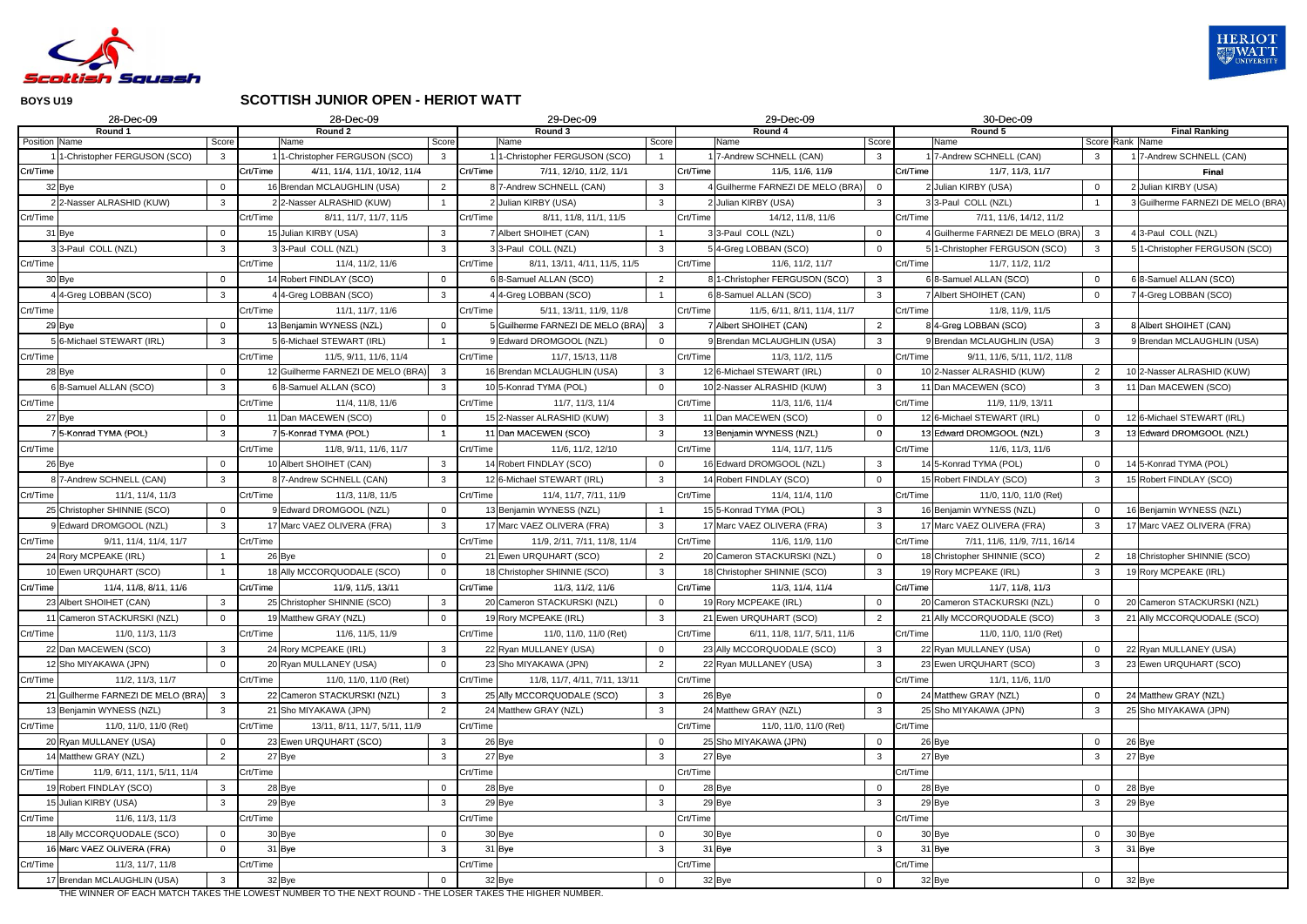

### GIRLS **SCOTTISH JUNIOR OPEN HERIOT WATT -SCOTTISH JUNIOR OPEN - HERIOT**

# **GIRLS U11 GIRLS**



|                           | $\mathbf{1}$                | 2 <sup>1</sup>                | 3                 | 4                                              | 5                             | 6     | $\overline{7}$ | 8          |                                 |
|---------------------------|-----------------------------|-------------------------------|-------------------|------------------------------------------------|-------------------------------|-------|----------------|------------|---------------------------------|
| <b>Name</b>               | 1-Habiba<br><b>MOHAMMED</b> | 2-Perein ABOU<br><b>SEADA</b> | 3-Yuna LOAEC      | 4-Vedika ARUN                                  | Ashita BHENGRA                | Bye   | Bye            | <b>Bye</b> | <b>Final</b><br><b>Placings</b> |
| 1-Habiba MOHAMMED (EGY)   |                             | Match 110                     | Match 108         | Match 106                                      | Match 104                     | Match | Match          | Match      |                                 |
|                           |                             | $3-0$                         | $3-0$             | $3-0$                                          | $3-0$                         |       |                |            |                                 |
|                           |                             | 11/4, 11/8, 11/4              | 11/0, 11/0, 11/1  | 11/1, 11/0, 11/0                               | 11/3, 11/3, 11/4              |       |                |            |                                 |
| 2-Perein ABOU SEADA (EGY) | Match 110                   |                               | Match 105         | Match 107                                      | Match 103                     | Match | Match          | Match      |                                 |
|                           | $0 - 3$                     |                               | $3-0$             | $3-0$                                          | $3-0$                         |       |                |            | $\mathbf{2}$                    |
|                           | 4/11, 8/11, 4/11            |                               | 11/1, 11/1, 11/1  | 11/3, 11/2, 11/3                               | 11/2, 11/3, 11/7              |       |                |            |                                 |
| 3-Yuna LOAEC (FRA)        | Match 108                   | Match 105                     |                   | Match 109                                      | Match 102                     | Match | Match          | Match      |                                 |
|                           | $0 - 3$                     | $0 - 3$                       |                   | $0 - 3$                                        | $0 - 3$                       |       |                |            | 5                               |
|                           | 0/11, 0/11, 1/11            | 1/11, 1/11, 1/11              |                   | 4/11, 12/14, 1/11                              | 1/11, 1/11, 4/11              |       |                |            |                                 |
| 4-Vedika ARUN (IND)       | Match 106                   | Match 107                     | Match 109         |                                                | Match 101                     | Match | Match          | Match      |                                 |
|                           | $0 - 3$                     | $0 - 3$                       | $3-0$             |                                                | $3-2$                         |       |                |            | 3                               |
|                           | 1/11, 0/11, 0/11            | 3/11, 2/11, 3/11              | 11/4, 14/12, 11/1 |                                                | 5/11, 11/8, 14/12, 8/11, 11/9 |       |                |            |                                 |
| Ashita BHENGRA (IND)      | Match 104                   | Match 103                     | Match 102         | Match 101                                      |                               | Match | Match          | Match      |                                 |
|                           | $0-3$                       | $0 - 3$                       | $3-0$             | $2 - 3$                                        |                               |       |                |            |                                 |
|                           | 3/11, 3/11, 4/11            | 2/11, 3/11, 7/11              |                   | 11/1, 11/1, 11/4 11/5, 8/11, 12/14, 11/8, 9/11 |                               |       |                |            |                                 |
|                           | Match                       | Match                         | Match             | Match                                          | Match                         |       | Match          | Match      |                                 |
|                           |                             |                               |                   |                                                |                               |       |                |            |                                 |
|                           |                             |                               |                   |                                                |                               |       |                |            |                                 |
|                           | Match                       | Match                         | Match             | Match                                          | Match                         | Match |                | Match      |                                 |
|                           |                             |                               |                   |                                                |                               |       |                |            |                                 |
|                           |                             |                               |                   |                                                |                               |       |                |            |                                 |
|                           | Match                       | Match                         | Match             | Match                                          | Match                         | Match | Match          |            |                                 |
|                           |                             |                               |                   |                                                |                               |       |                |            |                                 |
|                           |                             |                               |                   |                                                |                               |       |                |            |                                 |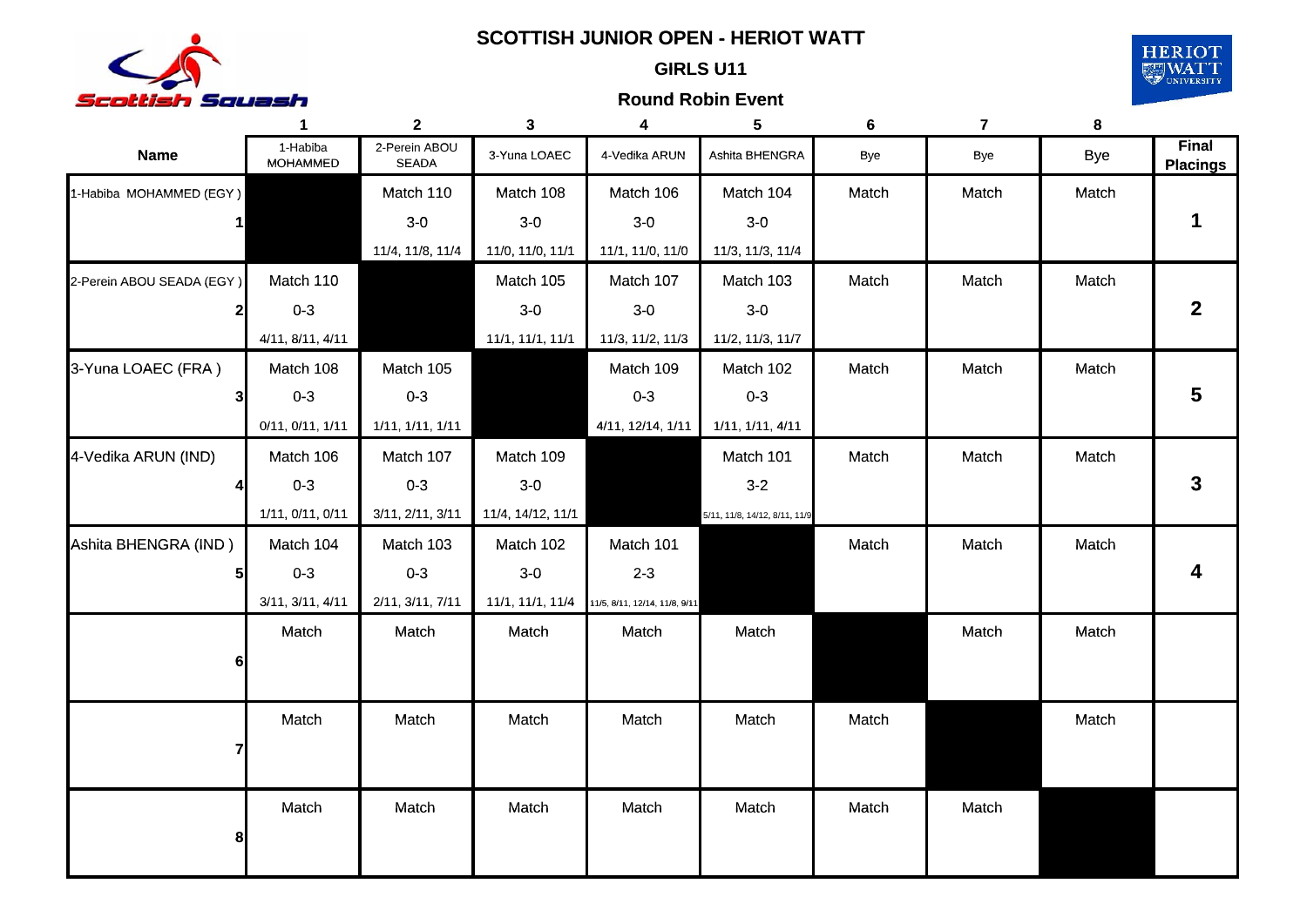

### GIRLS **SCOTTISH JUNIOR OPEN HERIOT WATT -SCOTTISH JUNIOR OPEN - HERIOT**

# **GIRLS U13 GIRLS**



|                         | $\mathbf 1$      | $\mathbf{2}$                | 3                | 4                    | 5                | 6     | 7     | 8          |                          |
|-------------------------|------------------|-----------------------------|------------------|----------------------|------------------|-------|-------|------------|--------------------------|
| <b>Name</b>             | 1-Radwa ADEL     | 2-Julie<br><b>ROSSIGNOL</b> | 3-Dina FARID     | 4-Zoe FOO YUK<br>HAN | Carrie HALLAM    | Bye   | Bye   | <b>Bye</b> | Final<br><b>Placings</b> |
| 1-Radwa ADEL (EGY)      |                  | Match 110                   | Match 108        | Match 106            | Match 104        | Match | Match | Match      |                          |
| $\mathbf{1}$            |                  | $0 - 3$                     | $0 - 3$          | $0 - 3$              | $0 - 3$          |       |       |            | 5                        |
|                         |                  | 0/11, 0/11, 0/11            | 0/11, 0/11, 0/11 | 0/11, 0/11, 0/11     | 0/11, 0/11, 0/11 |       |       |            |                          |
| 2-Julie ROSSIGNOL (FRA) | Match 110        |                             | Match 105        | Match 107            | Match 103        | Match | Match | Match      |                          |
|                         | $3-0$            |                             | $3-0$            | $0 - 3$              | $3-0$            |       |       |            | $\mathbf{2}$             |
|                         | 11/0, 11/0, 11/0 |                             | 11/0, 11/0, 11/0 | 2/11, 3/11, 5/11     | 11/7, 11/8, 11/7 |       |       |            |                          |
| 3-Dina FARID (EGY)      | Match 108        | Match 105                   |                  | Match 109            | Match 102        | Match | Match | Match      |                          |
| 31                      | $3-0$            | $0 - 3$                     |                  | $0 - 3$              | $0 - 3$          |       |       |            | 4                        |
|                         | 11/0, 11/0, 11/0 | 0/11, 0/11, 0/11            |                  | 0/11, 0/11, 0/11     | 0/11, 0/11, 0/11 |       |       |            |                          |
| 4-Zoe FOO YUK HAN (MAS) | Match 106        | Match 107                   | Match 109        |                      | Match 101        | Match | Match | Match      |                          |
|                         | $3-0$            | $3-0$                       | $3-0$            |                      | $3-0$            |       |       |            | 1                        |
|                         | 11/0, 11/0, 11/0 | 11/2, 11/3, 11/5            | 11/0, 11/0, 11/0 |                      | 11/1, 11/1, 11/0 |       |       |            |                          |
| Carrie HALLAM (SCO)     | Match 104        | Match 103                   | Match 102        | Match 101            |                  | Match | Match | Match      |                          |
|                         | $3-0$            | $0 - 3$                     | $3-0$            | $0 - 3$              |                  |       |       |            | 3                        |
|                         | 11/0, 11/0, 11/0 | 7/11, 8/11, 7/11            | 11/0, 11/0, 11/0 | 1/11, 1/11, 0/11     |                  |       |       |            |                          |
|                         | Match            | Match                       | Match            | Match                | Match            |       | Match | Match      |                          |
| 61                      |                  |                             |                  |                      |                  |       |       |            |                          |
|                         |                  |                             |                  |                      |                  |       |       |            |                          |
|                         | Match            | Match                       | Match            | Match                | Match            | Match |       | Match      |                          |
|                         |                  |                             |                  |                      |                  |       |       |            |                          |
|                         |                  |                             |                  |                      |                  |       |       |            |                          |
|                         | Match            | Match                       | Match            | Match                | Match            | Match | Match |            |                          |
| 8                       |                  |                             |                  |                      |                  |       |       |            |                          |
|                         |                  |                             |                  |                      |                  |       |       |            |                          |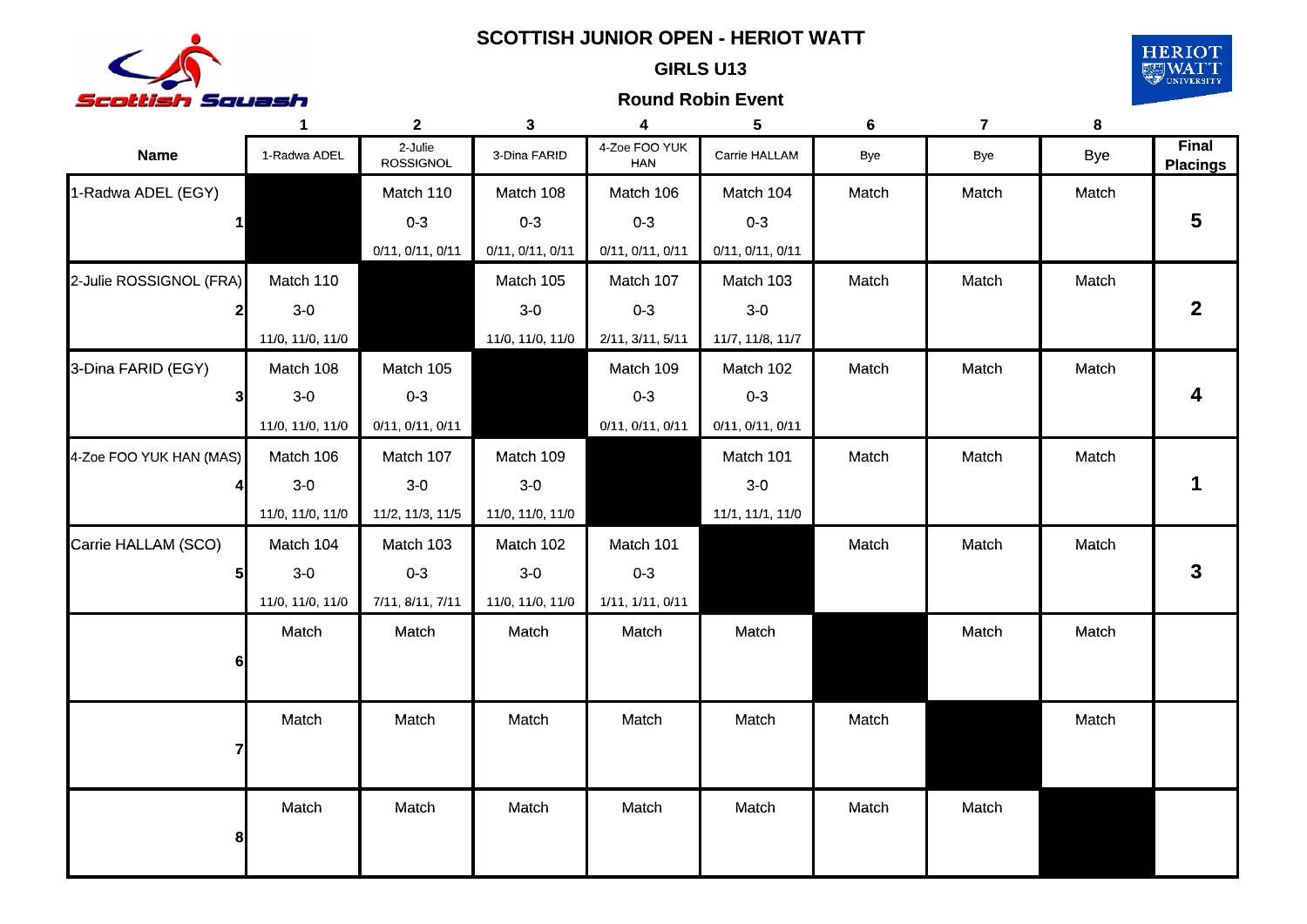

# **GIRLS U17**

# **GIRLS** *SCOTTISH JUNIOR OPEN HERIOT WATT SCOTTISH JUNIOR OPEN - HERIOT*

|               | 28-Dec-09                     |                |          | 29-Dec-09                   |                |          | 30-Dec-09                    |                |          | 31-Dec-09                     |                |                               |
|---------------|-------------------------------|----------------|----------|-----------------------------|----------------|----------|------------------------------|----------------|----------|-------------------------------|----------------|-------------------------------|
|               | Round 1                       |                |          | Round 2                     |                |          | Round 3                      |                |          | Round 4                       |                | <b>Final Position</b>         |
| Position Name |                               | Score          |          | Name                        | Score          |          | Name                         | Score          |          | Name                          | Score Pos Name |                               |
|               | 1 1-Danielle LETOURNEAU (CAN) | 3              |          | 1-Danielle LETOURNEAU (CAN) |                |          | Michelle GEMMELL (CAN)       | 3              |          | 1 Michelle GEMMELL (CAN)      | 0              | 2-Tamika SAXBY (AUS)          |
| Crt/Time      |                               |                | Crt/Time | 11/8, 11/8, 10/12, 11/3     |                | Crt/Time | 11/5, 11/7, 11/9             |                | Crt/Time | 11/9, 11/6, 11/1              |                | <b>Final</b>                  |
|               | 16Bye                         | $\mathbf 0$    |          | 8 Michelle GEMMELL (CAN)    | 3              |          | 4 4-Ankita SHARMA (IND)      | $\mathbf{0}$   |          | 22-Tamika SAXBY (AUS)         | 3              | 2 Michelle GEMMELL (CAN)      |
|               | 22-Tamika SAXBY (AUS)         | 3              |          | 22-Tamika SAXBY (AUS)       | 3              |          | 22-Tamika SAXBY (AUS)        | 3              |          | 3 Nicole BUNYAN (CAN)         | $\Omega$       | 34-Ankita SHARMA (IND)        |
| Crt/Time      |                               |                | Crt/Time | 11/6, 11/4, 11/7            |                | Crt/Time | 11/9, 11/4, 11/8             |                | Crt/Time | 11/9, 11/9, 11/7              |                |                               |
|               | $15$ Bye                      | $\overline{0}$ |          | 7 Morgan MCGUIRE (SCO)      | $\mathbf 0$    |          | 3 Nicole BUNYAN (CAN)        | $\mathbf{0}$   |          | 4 4-Ankita SHARMA (IND)       | 3              | 4 Nicole BUNYAN (CAN)         |
|               | 33-Rosie ALLAN (SCO)          | 3              |          | 33-Rosie ALLAN (SCO)        | -1             |          | 5 Abbigael FOSTER (CAN)      |                |          | 5 1-Danielle LETOURNEAU (CAN) | 3              | 5 1-Danielle LETOURNEAU (CAN) |
| Crt/Time      |                               |                | Crt/Time | 11/8, 9/11, 11/6, 11/6      |                | Crt/Time | 11/3, 11/8, 10/12, 11/9      |                | Crt/Time | 11/3, 11/8, 12/10             |                |                               |
|               | $14$ Bye                      | $\mathbf 0$    |          | 6 Nicole BUNYAN (CAN)       | 3              |          | 81-Danielle LETOURNEAU (CAN) | $\mathbf{3}$   |          | 6 Morgan MCGUIRE (SCO)        | 0              | 6 Morgan MCGUIRE (SCO)        |
|               | 4 4-Ankita SHARMA (IND)       | 3              |          | 4 4-Ankita SHARMA (IND)     | $\mathbf{3}$   |          | 63-Rosie ALLAN (SCO)         | $2^{\circ}$    |          | 73-Rosie ALLAN (SCO)          | $\mathbf 0$    | 7 Abbigael FOSTER (CAN)       |
| Crt/Time      |                               |                | Crt/Time | 12/10, 11/8, 12/14, 11/5    |                | Crt/Time | 11/5, 11/9, 9/11, 8/11, 11/9 |                | Crt/Time | 11/5, 11/8, 11/7              |                |                               |
|               | $13$ Bye                      | $\mathbf 0$    |          | 5 Abbigael FOSTER (CAN)     | $\overline{1}$ |          | 7 Morgan MCGUIRE (SCO)       | 3              |          | 8 Abbigael FOSTER (CAN)       | 3              | 83-Rosie ALLAN (SCO)          |
|               | 5 Abbigael FOSTER (CAN)       | 3              |          | 9 Sarah DOWSON (ENG)        | 3              |          | 9 Sarah DOWSON (ENG)         | 3              |          | 9 Sarah DOWSON (ENG)          | 3              | 9 Sarah DOWSON (ENG)          |
| Crt/Time      |                               |                | Crt/Time | 11/4, 11/1, 11/5            |                | Crt/Time |                              |                | Crt/Time | 11/4, 11/1, 11/5              |                |                               |
|               | $12$ Bye                      | 0              |          | 11 Helen DOWSON (ENG)       | $\mathsf{O}$   |          | $12$ Bye                     | $\mathbf{0}$   |          | 10 Helen DOWSON (ENG)         | 0              | 10 Helen DOWSON (ENG)         |
|               | 6 Nicole BUNYAN (CAN)         | 3              |          | 10 Skyler MURPHY (USA)      | 3              |          | 10 Skyler MURPHY (USA)       | $\overline{0}$ |          | 11 Skyler MURPHY (USA)        | 3              | 11 Skyler MURPHY (USA)        |
| Crt/Time      | 11/5, 11/13, 11/5, 11/7       |                | Crt/Time |                             |                | Crt/Time | 11/8, 11/2, 11/8             |                | Crt/Time |                               |                |                               |
|               | 11 Helen DOWSON (ENG)         |                |          | $12$ Bye                    | $\overline{0}$ |          | 11 Helen DOWSON (ENG)        | $\mathbf{3}$   |          | $12$ Bye                      | $\mathbf 0$    | $12$ Bye                      |
|               | 7 Morgan MCGUIRE (SCO)        | 3              |          | $13$ Bye                    | 3              |          | $13$ Bye                     | 3              |          | $13$ Bye                      | 3              | $13$ Bye                      |
| Crt/Time      | 9/11, 11/8, 11/3, 11/6        |                | Crt/Time |                             |                | Crt/Time |                              |                | Crt/Time |                               |                |                               |
|               | 10 Skyler MURPHY (USA)        | $\overline{1}$ |          | $14$ Bye                    | $\mathbf{0}$   |          | $14$ Bye                     | $\mathbf{0}$   |          | $14$ Bye                      | $\bf{0}$       | $14$ Bye                      |
|               | 8 Michelle GEMMELL (CAN)      | 3              |          | $15$ Bye                    | $\mathbf{3}$   |          | $15$ Bye                     | $\mathbf{3}$   |          | $15$ Bye                      | 3              | $15$ Bye                      |
| Crt/Time      | 11/7, 11/8, 8/11, 11/4        |                | Crt/Time |                             |                | Crt/Time |                              |                | Crt/Time |                               |                |                               |
|               | 9 Sarah DOWSON (ENG)          | - 1            |          | $16$ Bye                    | $\overline{0}$ |          | $16$ Bye                     | $\overline{0}$ |          | 16 Bye                        | $\mathbf 0$    | 16 Bye                        |

THE WINNER OF EACH MATCH TAKES THE LOWER NUMBER TO THE NEXT ROUND - THE LOSER TAKES THE HIGHER NUMBER.  $\rm C T$  takes the system 2008